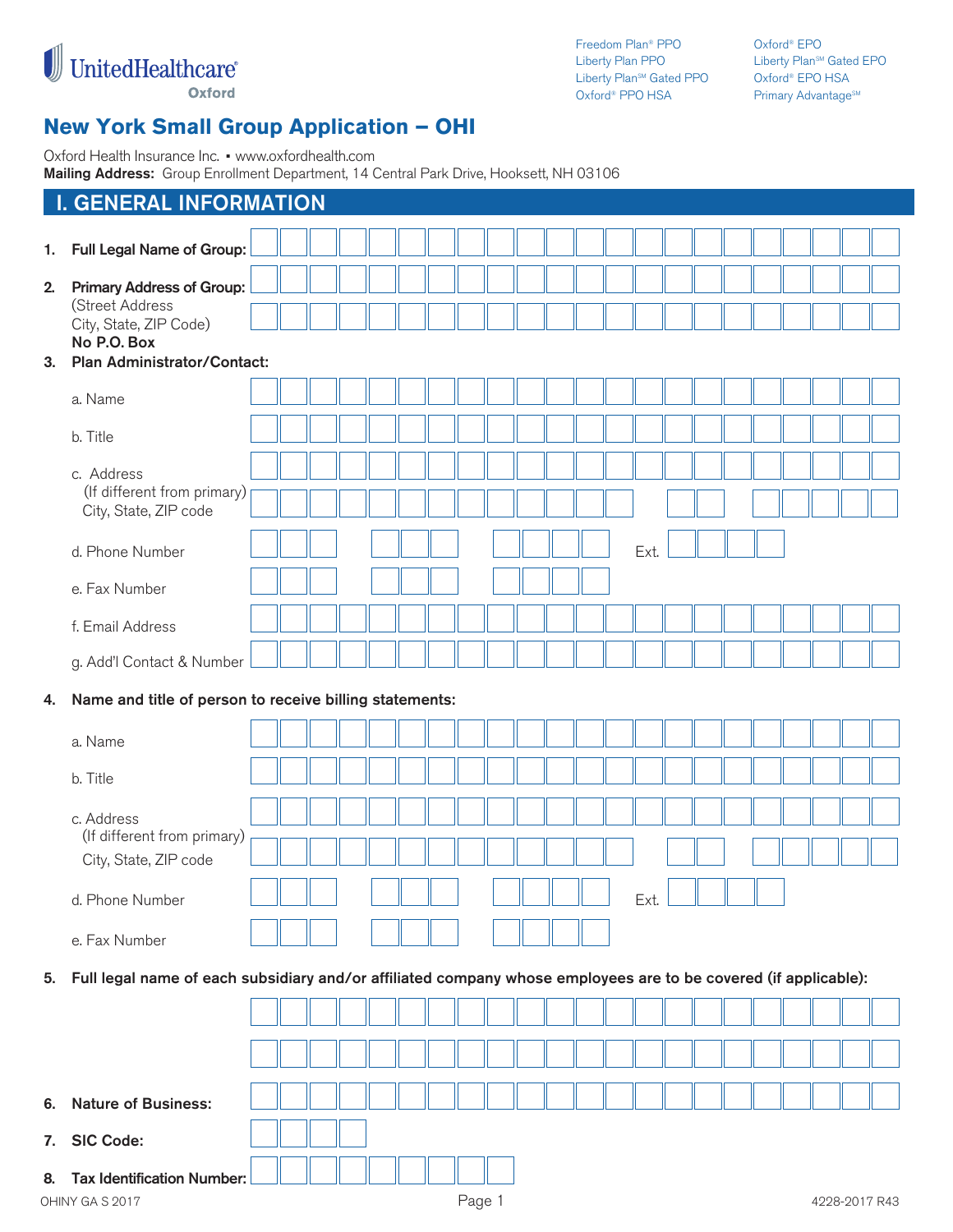# **II. ADMINISTRATIVE INFORMATION**

**The term "coverage" means the benefits provided by Oxford, pursuant to the Group Certificate of Coverage. To be eligible for small group coverage, you must be located in a county where we offer this Oxford product and have at least 1 but not more than 100 full-time equivalent employees over the prior calendar year.**

- 1. Effective date: We request that this coverage be effective
- 2. Anniversary date: The anniversary date is the first day of the calendar month that is closest to the effective date.
- 3. Open enrollment period: The open enrollment period is the month prior to your anniversary date. The open enrollment effective date is the first of the month following the period.
- 4. Enter the Prior Calendar Year Full-time Equivalent Total Number of Employees (This information will be used to determine whether you are a small group.)

 For purposes of determining your number of full-time equivalent employee count over the prior calendar year, please use the following calculation:

- (1) For each month during the calendar year, count all full-time employees. (A full-time employee is one who works an average of 30 or more hours per week.)
- (2) For each month during the calendar year, count all HOURS worked by part-time employees and divide by 120.
- (3) Add the number resulting from (2) to the number resulting from (1) for each month during calendar year.
	- a) Only if the total number is equal to or exceeds 101 employees, then you must verify that "seasonal workers" who worked less than 120 days were not included and remove them from the calculation.
	- b) A "seasonal worker" is one who performs labor or services on a seasonal basis as defined by the Federal Secretary of Labor, including retail workers employed only during a holiday season.
- (4) Divide the total number of (3) by 12. If the business was new and did not operate for all of the previous calendar year, divide by the number of months of data that were used.
- 5. Enter the Prior Calendar Year Average Total Number of Employees

(This question is included for Department of Health and Human Services reporting purposes only and does not determine group size.) Under Health Care Reform law, the average total number of employees means the average number of employees employed by the company during the preceding calendar year. An employee is any person whose work is controlled and directed by the employer (also known as common law employees). Employees may work full-time, part-time and on a seasonal basis. Individuals do not have to qualify for medical coverage to be considered employees. Although employees generally will receive a W-2, include in your employee count common law employees who may not always get W-2s.

 To calculate the annual average, add all the monthly employee totals together then divide by the number of months you were in business last year (usually 12 months). When calculating the average, consider all months of the previous calendar year regardless of whether you had coverage with us, had coverage with a previous carrier or were in business but did not offer coverage. Use the number of employees at the end of the month as the "monthly value" to calculate the year average. If you are a newly formed business, calculate your prior year average using only those months that you were in business. Use whole numbers only (no decimals, fractions or ranges).

6. How many eligible employees does this group have?

 Eligible employees: Active permanent employees of the employer and of all subsidiaries or affiliates of a corporate employer who work **20 or more** hours per week and are eligible for health benefits through the employer's group health plan. Eligible employees do not include:

- any person who does not meet the common law employee definition under Department of Labor and Internal Revenue Code rules or
- any former employee who is covered through retiree benefits, COBRA or state continuation.

 An employer may elect to offer coverage to a class of employees based on conditions pertaining to employment: geographic situs of employment, earnings, method of compensation, hours and occupational duties. Employees who work less than 20 hours per week are not eligible employees and may not enroll in any Oxford products. If coverage is limited to specific class(es) of employees, the classes must be specified in response to question 20 below.

 If the employer does not offer group health coverage to all eligible employees, eligible employees should include (1) the number of eligible employees who work in the state of New York and (2) if the employer offers Oxford coverage to out-of-state employees, the number of out-of-state eligible employees.

7. Total number of employees being offered coverage through this product:

 Of the eligible employees who work 20 or more hours per week, please list all employees who will be offered coverage under this policy. If coverage is limited to specific class(es) of employees, the classes must be specified in response to question 20 below.

 Groups seeking to purchase insurance, also must meet the minimum participation requirements for coverage, except during the annual open enrollment period from November 15th - December 15th. Please see our underwriting guidelines for details on our minimum participation requirements.

#### 8. If the employer offers retiree coverage, how many eligible retired former employees does this group have?

 Integration with Medicare benefits: Health benefits covered by Medicare Part A and B are carved out for retired employees aged 65 or over and their dependents aged 65 or over, if the group offers retiree coverage.

- 9. Total number of employees and former employees enrolling: Enrolling means the total number of eligible employees, COBRA or state continuation enrollees, and retired employees (if applicable) accepting coverage with any Oxford product.
	- a. of those former employees enrolling, how many are retired?
	- b. of those former employees enrolling, how many are enrolling through COBRA or state continuation?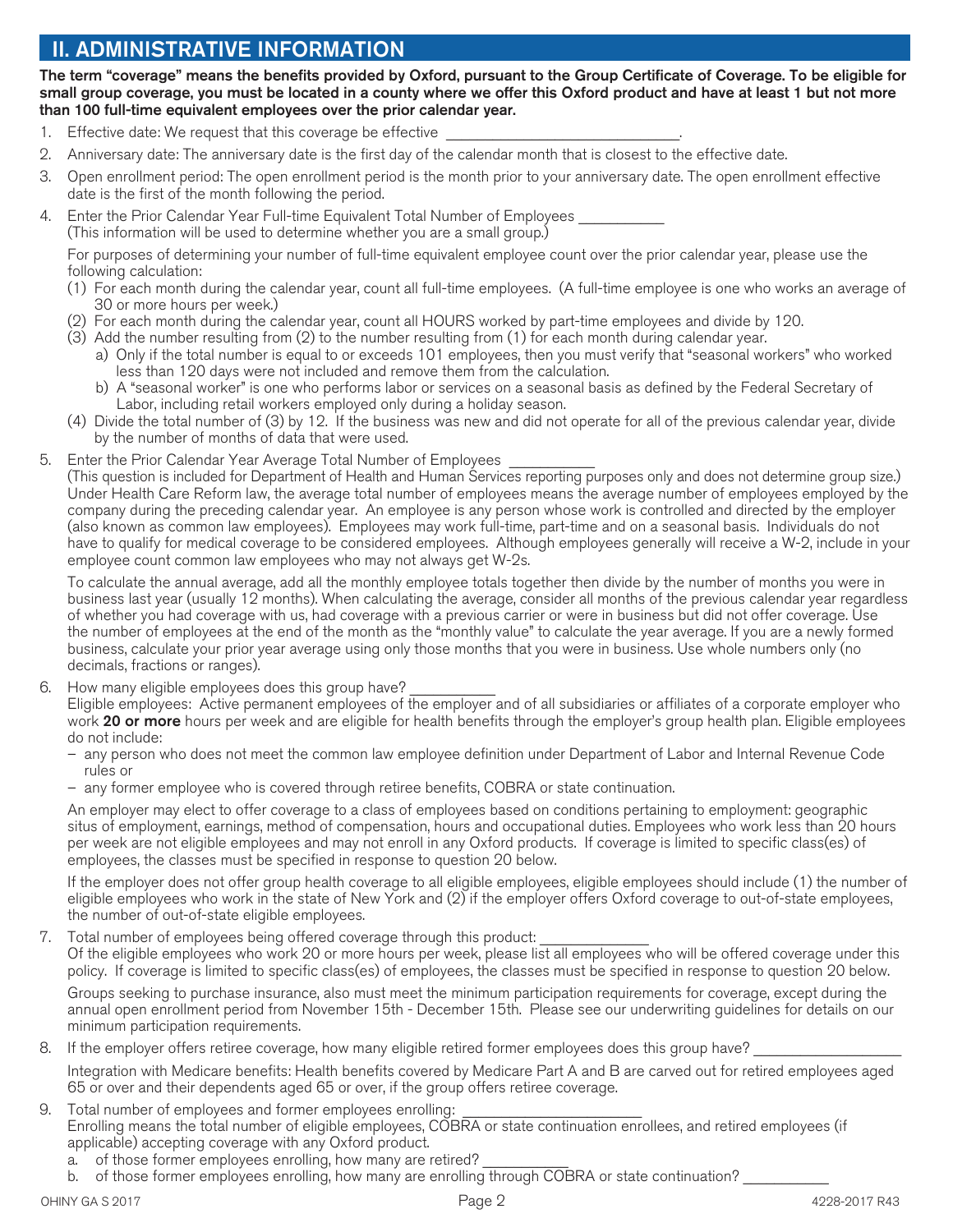# **ADMINISTRATIVE INFORMATION (CONTINUED)**

10. Total number of employees waiving coverage for the following reasons:

- a. A spouse's health benefit plan:
- b. Medicare:
- c. Medicaid:
- d. Veteran's coverage:
- e. All other waivers (include number of eligible employees enrolling in other employer-sponsored HMO or insurance coverage): \_\_\_\_\_\_\_\_\_\_\_
- 11. Total number of valid waivers  $(a d)$ :
- 12. Is the Employer offering other group health insurance coverage to employees who are eligible for coverage in an Oxford product? (check no if group only offers other HMO coverage)  $\Box$  Yes  $\Box$  No

Please list other current or past group health or HMO coverage offered by Employer in the last three years:

| Type of coverage | Name of carrier | <b>Effective date</b> | If terminated, date terminated |
|------------------|-----------------|-----------------------|--------------------------------|
|                  |                 |                       |                                |
|                  |                 |                       |                                |
|                  |                 |                       |                                |
|                  |                 |                       |                                |

13. Is your group subject to COBRA (20 or more total employees during at least 50% of the working days in the previous calendar year)?  $\Box$  Yes  $\Box$  No

### 14. Subject to ERISA?  $\Box$  Yes  $\Box$  No (Most private sector plans are ERISA plans.)

- If No, please indicate appropriate category:
- □ Church (Additional information needed) □ Federal Government<br>□ Indian Tribe Commercial Business □ S Non-Federal Governn
- 
- $\Box$  Foreign Government/Foreign Embassy  $\Box$  Non-ERISA Other
- $\Box$  Non-Federal Government (State, Local or Tribal Gov.)
- 
- 15. Does your group sponsor a plan that covers employees of more than one employer?  $\Box$  Yes  $\Box$  No If you answered Yes, then indicate which of the following most closely describes your plan:
	- $\Box$  Professional Employer Organization (PEO)  $\Box$  Governmental
	- $\Box$  Multiple Employer Welfare Arrangement (MEWA)  $\Box$  Church
	- **S** Taft Hartley Union S Employer Association
- 
- 
- 16. Is your group a Professional Employer Organization (PEO) or Employee Leasing Company (ELC), or other such entity that is a co-employer with your client(s) or client-site employee(s)?  $\Box$  Yes  $\Box$  No
- 17. Do you currently utilize the services of a Professional Employer Organization (PEO) or Employee Leasing Company (ELC), Staff Leasing Company, HR Outsourcing Organization (HRO), or Administrative Services Organization (ASO)?  $\Box$  Yes  $\Box$  No
- 18. Do you have common ownership with any other businesses?  $\Box$  Yes  $\Box$  No If you own multiple companies, or a parent-subsidiary relationship exists between your company and another, this may indicate common ownership of businesses.
- 19. Do you continue medical coverage during a leave of absence (not including state continuation or COBRA coverage), and if so, for how long once an employee begins a leave of absence? (Please refer to the applicable state and federal rules that may require benefits to be provided for a specific length of time while an employee is on leave.)
	- $\Box$  Last Day worked (following the last day worked for the minimum hours required to be eligible)
	- $\Box$  3 Months (following the last day worked for the minimum hours required to be eligible)
	- $\Box$  6 Months (following the last day worked for the minimum hours required to be eligible)
	- $\Box$  No, we do not offer medical coverage during a leave of absence

 If the employer continues to pay required medical premiums and continues participating under the medical policy, the covered person's coverage will remain in force for:

- (1) No longer than 3 consecutive months if the employee is: temporarily laid-off; in part time status; or on an employer approved leave of absence.
- (2) No longer than 6 consecutive months if the employee is totally disabled.

 If this coverage terminates, the employee may exercise the rights under any applicable Continuation of Medical Coverage provision or the Conversion of Medical Benefits provision described in the Certificate of Coverage.

#### **The Employer's decision to refuse to offer coverage cannot be based upon health status related factors.**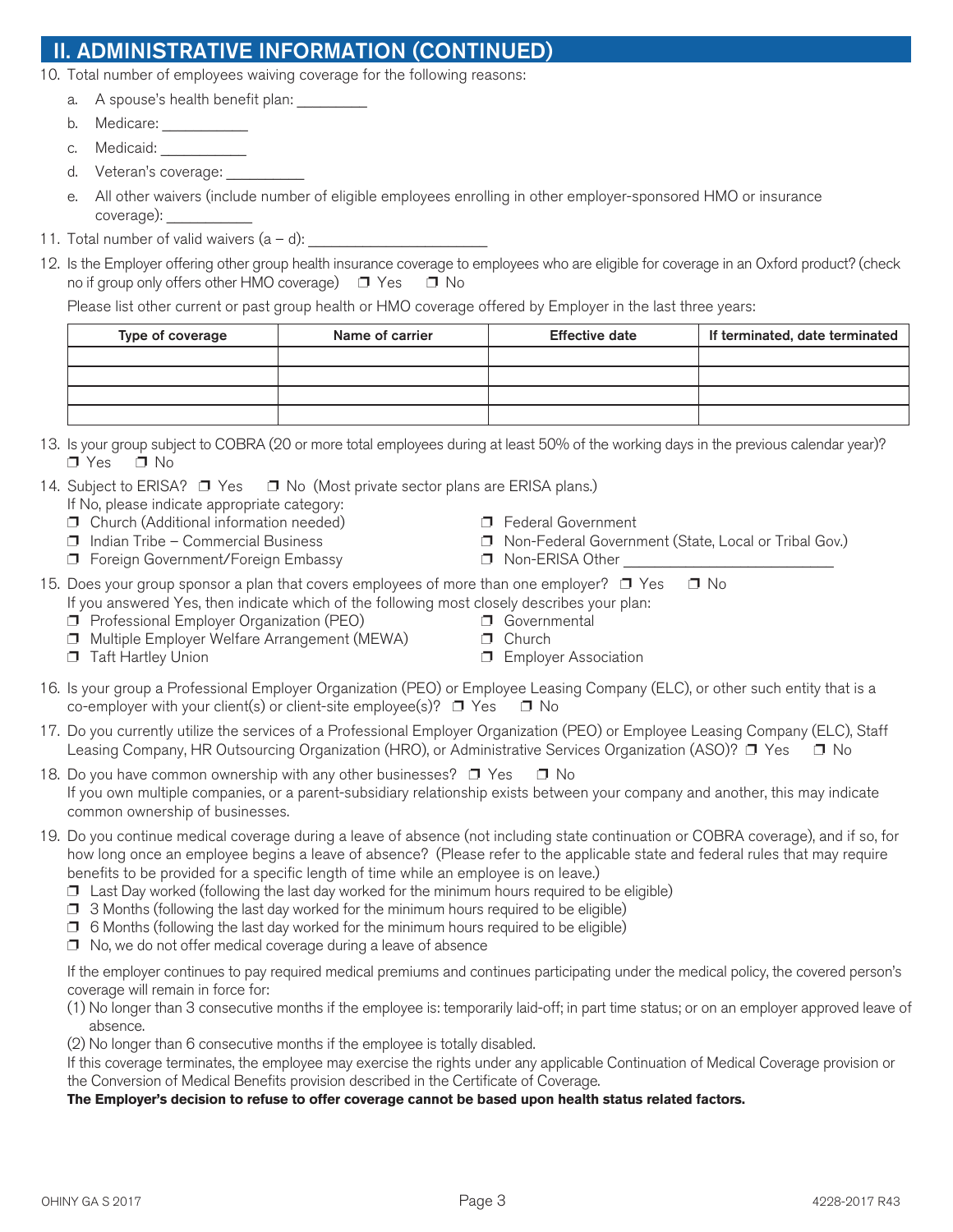## **II. ADMINISTRATIVE INFORMATION (CONTINUED)**

20. Eligible employee class(es), Waiting period and Termination:

 If coverage is being limited to particular class(es) of employees, please specify class definition(s) below. An employer may elect to offer coverage to a class of employees based on conditions pertaining to employment: geographic situs of employment, earnings, method of compensation, hours, and occupational duties. Although an Employer may establish a class of employees who work less than 20 hours per week, Oxford products are not available to employees who work less than 20 hours per week.

 We do not have waiting periods for new employees. Employers may set a waiting period for new employees from 0 to 90 days. A newly eligible employee has 30 days to enroll from the first day of eligibility.

 If classes and waiting periods are not specified below, all eligible employees who work 20 or more hours per week will be eligible for group health benefits under an Oxford policy without a waiting period.

Eligibility and Termination: The employee will become eligible on the latter of the effective date of this plan or the date selected below (check appropriate date).

### CLASS I

Definition of Class I

#### i) **Eligibility/Termination**

□ Date on which the employee completes days/months (circle one) of continuous service.

\_\_\_\_\_\_\_\_\_\_\_\_\_\_\_\_\_\_\_\_\_\_\_\_\_\_\_\_\_\_\_\_\_\_\_\_\_\_\_\_\_\_\_\_\_\_\_\_

Termination will be the date of termination of employment.

#### ii) **Eligibility/Termination**

 $\Box$  On the first day of the calendar month coinciding with or next following the date on which the employee completes \_\_\_\_\_\_\_\_\_\_\_\_\_days/months (circle one) of continuous service.

Termination will be on the last day of the calendar month.

### iii) **Waiting Period for Rehires**

Maximum Waiting Period is 90 days

Waiting Period waived for Rehires? □ Yes □ No If yes, waived if rehired within months.

## **III. PRODUCT AND PLAN DESIGNS**

### **A. Platinum Plans**

| Option                                                     | $\Box$ Oxford EPO (Platinum)<br>5/15                                                                                             | $\Box$ Oxford EPO<br>(Platinum) 20/40                                                                                            |
|------------------------------------------------------------|----------------------------------------------------------------------------------------------------------------------------------|----------------------------------------------------------------------------------------------------------------------------------|
| <b>Network</b>                                             | Freedom                                                                                                                          | Freedom                                                                                                                          |
| Copayment:<br>a. PCP                                       | \$5 per visit                                                                                                                    | \$20 per visit                                                                                                                   |
| b. Specialist                                              | \$15 per visit                                                                                                                   | \$40 per visit                                                                                                                   |
| <b>In-Network Deductible</b><br>(Single/Family)            | N/A                                                                                                                              | N/A                                                                                                                              |
| <b>In-Network Maximum</b><br>Out-of-Pocket (Single/Family) | \$3,000/\$6,000                                                                                                                  | \$3,000/\$6,000                                                                                                                  |
| <b>In-Network Coinsurance</b>                              | N/A                                                                                                                              | N/A                                                                                                                              |
| <b>Outpatient Facility Copayment</b>                       | Freestanding Facility - \$50<br>Hospital Facility $-$ \$100                                                                      | Freestanding Facility $-$ \$100<br>Hospital Facility - \$300                                                                     |
| <b>Inpatient Facility Copayment</b>                        | \$200 per admission                                                                                                              | \$500 per admission                                                                                                              |
| <b>Emergency Room</b>                                      | \$200                                                                                                                            | \$200                                                                                                                            |
| <b>Prescription Drug Coverage</b>                          | Tier $1 - $5$ copayment<br>Tier $2 - $30$ copayment<br>Tier $3 - $60$ copayment<br>Mail-Order - 2.5x copay<br>Deductible**-\$100 | Tier $1 - $5$ copayment<br>Tier $2 - $30$ copayment<br>Tier $3 - $60$ copayment<br>Mail-Order - 2.5x copay<br>Deductible**-\$100 |

### CLASS II

Definition of Class II

i) **Eligibility/Termination**

 $\Box$  Date on which the employee completes days/months (circle one) of continuous service.

\_\_\_\_\_\_\_\_\_\_\_\_\_\_\_\_\_\_\_\_\_\_\_\_\_\_\_\_\_\_\_\_\_\_\_\_\_\_\_\_\_\_\_\_\_\_\_\_

Termination will be the date of termination of employment.

#### ii) **Eligibility/Termination**

 $\Box$  On the first day of the calendar month coinciding with or next following the date on which the employee completes \_\_\_\_\_\_\_\_\_\_\_\_\_days/months (circle one) of continuous service.

Termination will be on the last day of the calendar month.

#### iii) **Waiting Period for Rehires**  Maximum Waiting Period is 90 days

| Waiting Period waived for Rehires? | $\Box$ Yes | $\Box$ No |
|------------------------------------|------------|-----------|
| If yes, waived if rehired within   | months.    |           |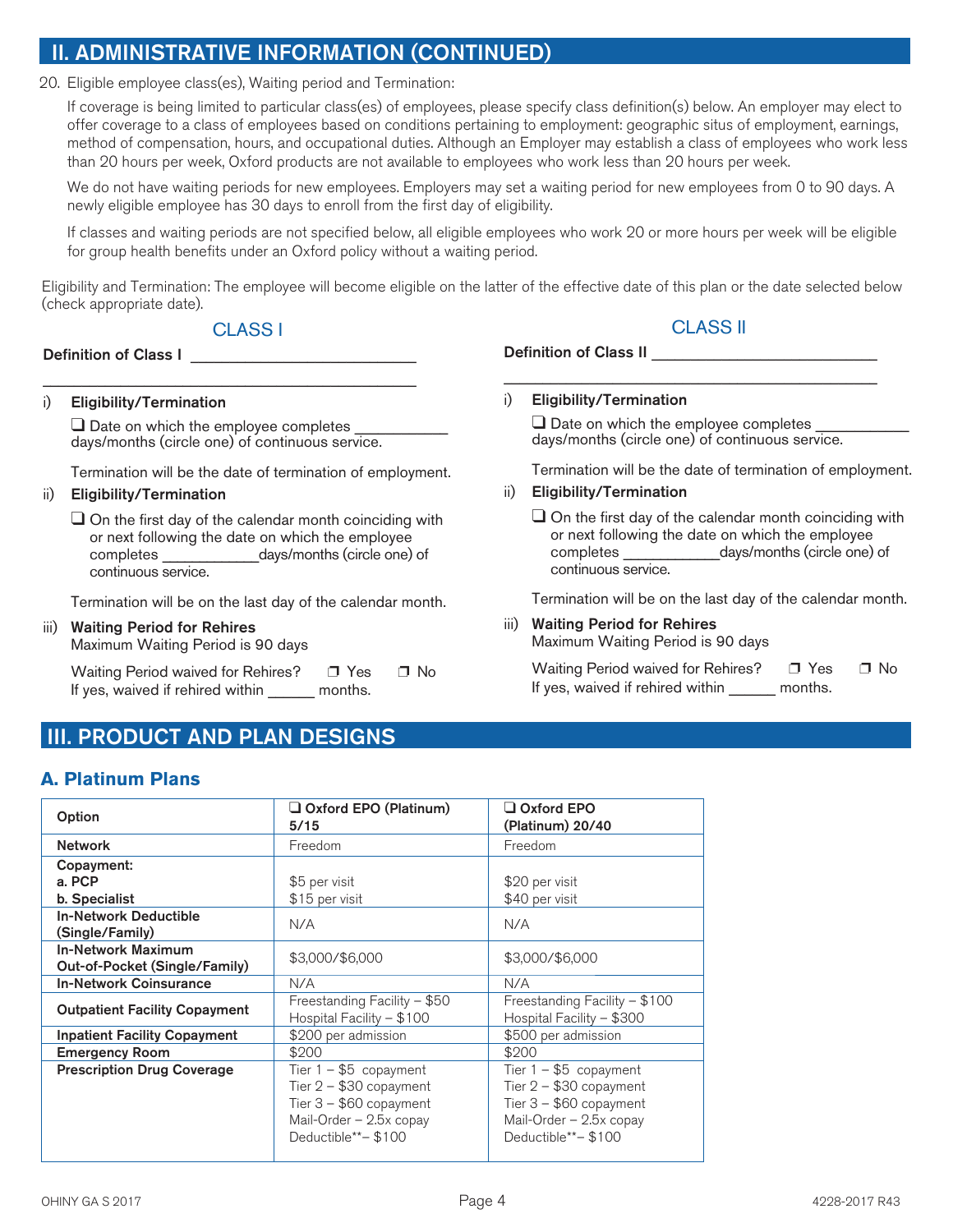## **Platinum Plans (Continued)**

| Option                                                         | Oxford PPO<br>Platinum) 5/15                                                                                                     | $\Box$ Oxford PPO<br>(Platinum) 20/40 MNRP                                                                                       | Oxford PPO<br>(Platinum) 20/40 FAIR                                                                                              |
|----------------------------------------------------------------|----------------------------------------------------------------------------------------------------------------------------------|----------------------------------------------------------------------------------------------------------------------------------|----------------------------------------------------------------------------------------------------------------------------------|
| <b>Network</b>                                                 | Freedom                                                                                                                          | Freedom                                                                                                                          | Freedom                                                                                                                          |
| Copayment:                                                     |                                                                                                                                  |                                                                                                                                  |                                                                                                                                  |
| a. PCP                                                         | \$5 per visit                                                                                                                    | \$20 per visit                                                                                                                   | \$20 per visit                                                                                                                   |
| b. Specialist                                                  | \$15 per visit                                                                                                                   | \$40 per visit                                                                                                                   | \$40 per visit                                                                                                                   |
| In-Network Deductible (Single/Family)                          | N/A                                                                                                                              | N/A                                                                                                                              | N/A                                                                                                                              |
| In-Network Maximum Out-of-Pocket<br>(Single/Family)            | \$3,000/\$6,000                                                                                                                  | \$3,000/\$6,000                                                                                                                  | \$3,000/\$6,000                                                                                                                  |
| <b>In-Network Coinsurance</b>                                  | N/A                                                                                                                              | N/A                                                                                                                              | N/A                                                                                                                              |
| <b>Outpatient Facility Copayment</b>                           | Freestanding Facility - \$50<br>Hospital Facility - \$100                                                                        | Freestanding Facility - \$100<br>Hospital Facility - \$300                                                                       | Freestanding Facility - \$100<br>Hospital Facility - \$300                                                                       |
| <b>Inpatient Facility Copayment</b>                            | \$200 per admission                                                                                                              | \$500 per admission                                                                                                              | \$500 per admission                                                                                                              |
| <b>Emergency Room</b>                                          | \$200                                                                                                                            | \$200                                                                                                                            | \$200                                                                                                                            |
| <b>Out-of-Network Deductible</b><br>(Single/Family)            | \$2,000/\$4,000                                                                                                                  | \$3,000/\$6,000                                                                                                                  | \$3,000/\$6,000                                                                                                                  |
| <b>Out-of-Network Maximum</b><br>Out-of-Pocket (Single/Family) | \$5,000/\$10,000                                                                                                                 | \$7,500/\$15,000                                                                                                                 | \$7,500/\$15,000                                                                                                                 |
| <b>Out-of-Network Coinsurance</b>                              | 30%                                                                                                                              | 30%                                                                                                                              | 20%                                                                                                                              |
| <b>Out-of-Network Reimbursement</b>                            | 140% MNRP                                                                                                                        | 140% MNRP                                                                                                                        | 80% FAIR***                                                                                                                      |
| <b>Prescription Drug Coverage</b>                              | Tier $1 - $5$ copayment<br>Tier $2 - $30$ copayment<br>Tier $3 - $60$ copayment<br>Mail-Order - 2.5x copay<br>Deductible**-\$100 | Tier $1 - $5$ copayment<br>Tier $2 - $30$ copayment<br>Tier $3 - $60$ copayment<br>Mail-Order - 2.5x copay<br>Deductible**-\$100 | Tier $1 - $5$ copayment<br>Tier $2 - $30$ copayment<br>Tier $3 - $60$ copayment<br>Mail-Order - 2.5x copay<br>Deductible**-\$100 |

#### Deductibles and out-of-pocket accumulation periods are on a  $\Box$  calendar year  $\Box$  contract year basis.

\*\*Deductible applies to Tier 2 and Tier 3 drugs.

\*\*\* Deductible and out-of-pocket accumulation period for the plan are on a contract year basis

### **Additional Benefit Options:**

□ Domestic Partner

□ Mandated Offering – Dependent Age Extension to 29

Contraceptives □ Yes (Standard) □ No (Qualified State Exempt Groups Only)

**Medicare Part D 28% Subsidy** – For the prescription plan design above, do you currently participate or plan to participate with the 28% Government Subsidy for your Medicare-eligible retirees? □ Yes □ No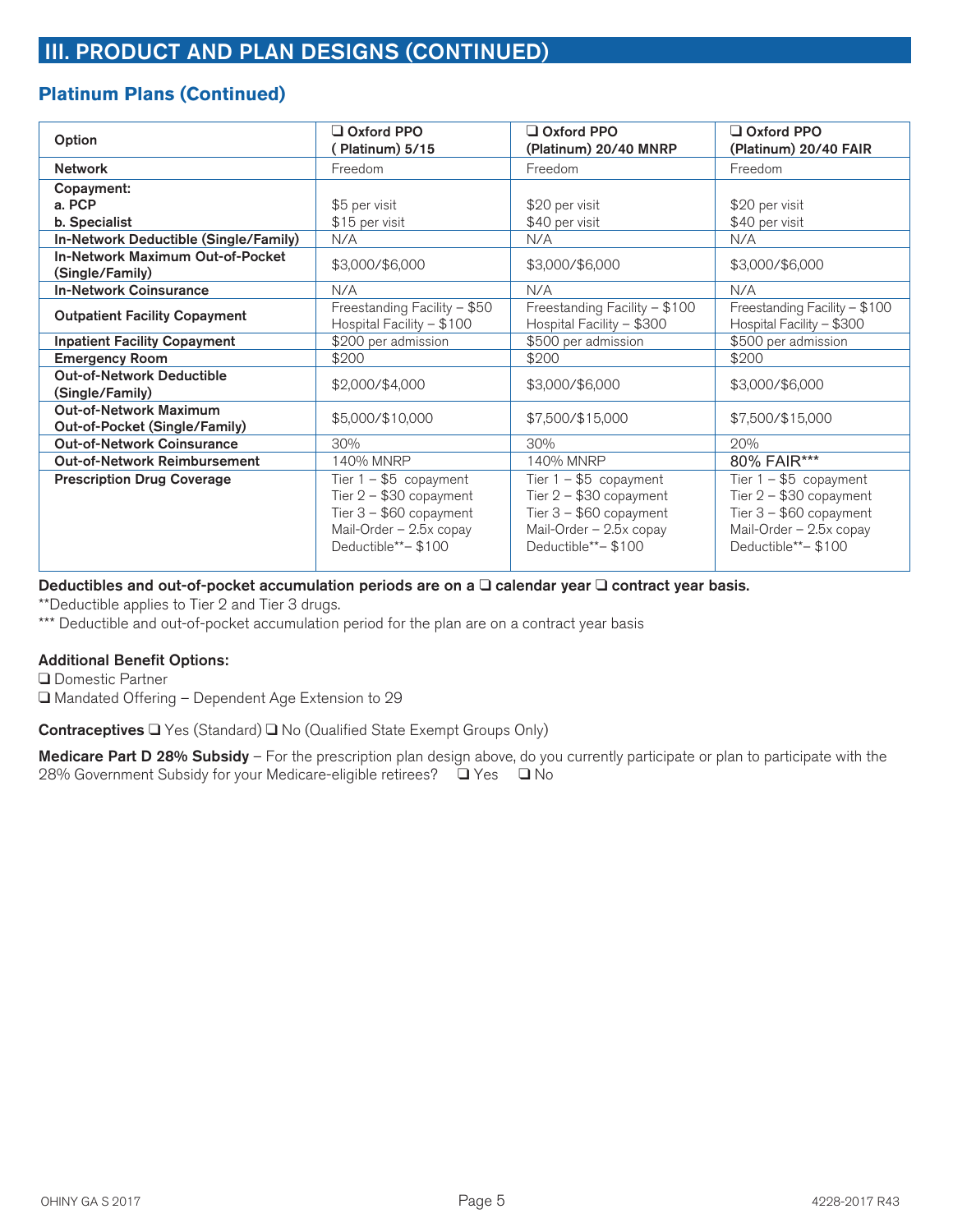## **B. Gold Plans**

| Option                                              | $\Box$ Oxford EPO (Gold) 15/30                                                                                                        | Oxford EPO (Gold) 25/40                                                                                                               |
|-----------------------------------------------------|---------------------------------------------------------------------------------------------------------------------------------------|---------------------------------------------------------------------------------------------------------------------------------------|
| <b>Network</b>                                      | Freedom                                                                                                                               | Freedom                                                                                                                               |
| Copayment:<br>a. PCP<br>b. Specialist               | \$15 per visit<br>\$30 per visit                                                                                                      | \$25 per visit<br>\$40 per visit                                                                                                      |
| In-Network Deductible (Single/Family)               | \$800/\$1,600                                                                                                                         | \$1,250/\$2,500                                                                                                                       |
| In-Network Maximum Out-of-Pocket<br>(Single/Family) | \$4,000/\$8,000                                                                                                                       | \$5,000/\$10,000                                                                                                                      |
| <b>In-Network Coinsurance</b>                       | 10%                                                                                                                                   | 20%                                                                                                                                   |
| <b>Outpatient Facility Copayment</b>                | Freestanding Facility - Deductible then<br>\$150<br>Hospital Facility - Deductible then \$300                                         | Freestanding Facility - Deductible then<br>\$150<br>Hospital Facility - Deductible then \$250                                         |
| <b>Inpatient Facility Copayment</b>                 | 10% after Deductible has been met                                                                                                     | 20% after Deductible has been met                                                                                                     |
| <b>Emergency Room</b>                               | \$400                                                                                                                                 | \$400                                                                                                                                 |
| <b>Prescription Drug Coverage</b>                   | Tier $1 - $15$ copayment<br>Tier $2 - $35$ copayment<br>Tier $3 - $75$ copayment<br>Mail-Order - 2.5x copay<br>Deductible** $-$ \$100 | Tier $1 - $15$ copayment<br>Tier $2 - $35$ copayment<br>Tier $3 - $75$ copayment<br>Mail-Order - 2.5x copay<br>Deductible** $-$ \$100 |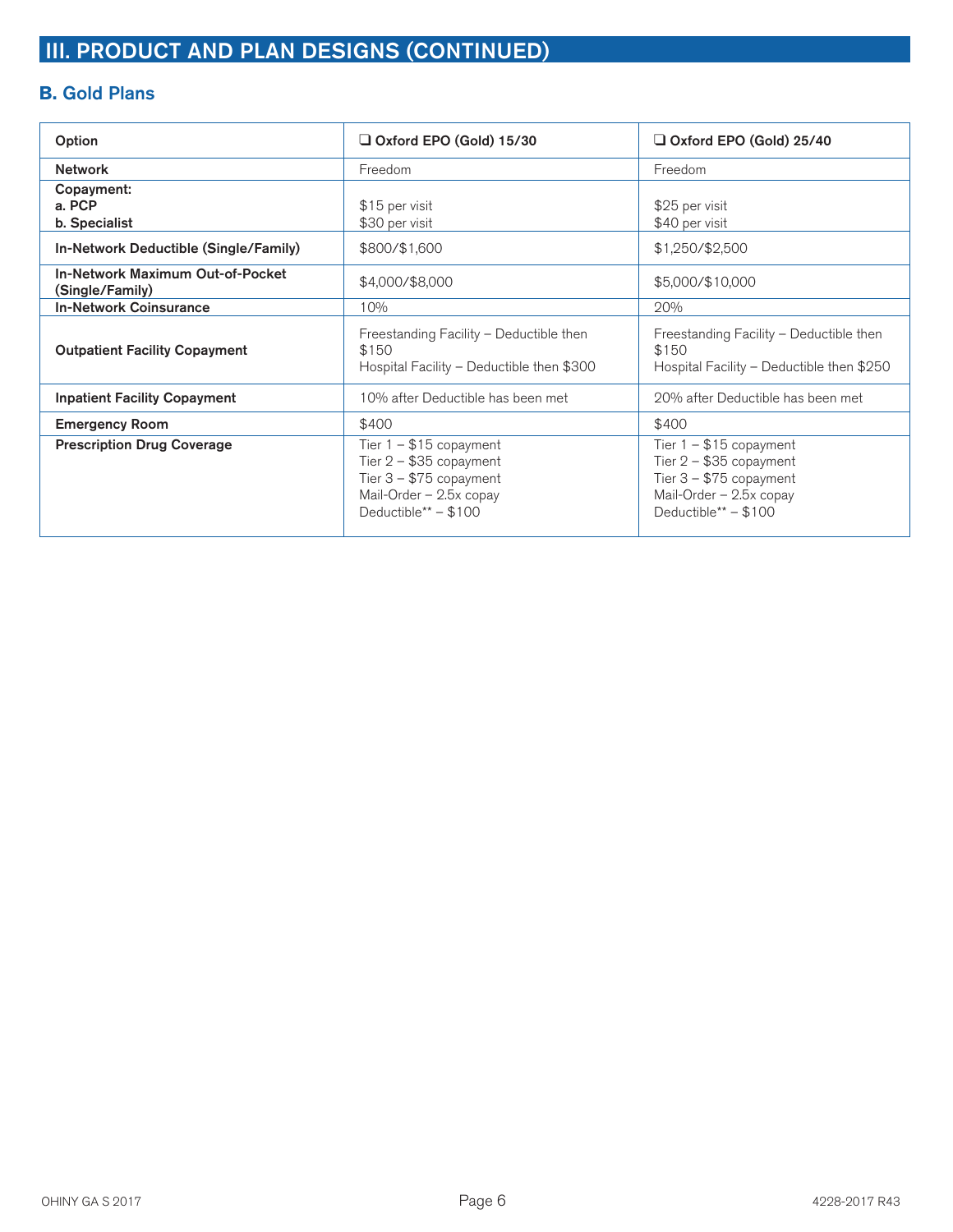## **Gold Plans (Continued)**

| Option                                                        | Oxford EPO HSA (Gold)<br>\$1500***                                                                                           | $\Box$ Oxford EPO (Gold) 50                                                                                                           | Liberty Plan Gated*<br>EPO (Gold) 30/60                                                                                             |
|---------------------------------------------------------------|------------------------------------------------------------------------------------------------------------------------------|---------------------------------------------------------------------------------------------------------------------------------------|-------------------------------------------------------------------------------------------------------------------------------------|
| <b>Network</b>                                                | Freedom                                                                                                                      | Freedom                                                                                                                               | Liberty                                                                                                                             |
| Copayment:<br>a. PCP<br>b. Specialist                         | 10% after Deductible has been<br>met<br>10% after Deductible has<br>been met                                                 | \$50 per visit<br>\$50 per visit                                                                                                      | \$30 per visit<br>\$60 per visit                                                                                                    |
| <b>In-Network Deductible</b><br>(Single/Family)               | \$1,500/\$3,000                                                                                                              | \$750/\$1,500                                                                                                                         | \$1,000/\$2,000                                                                                                                     |
| <b>In-Network Maximum</b><br>Out-of-Pocket<br>(Single/Family) | \$4,000/\$8,000                                                                                                              | \$4,000/\$8,000                                                                                                                       | \$4,000/\$8,000                                                                                                                     |
| <b>In-Network Coinsurance</b>                                 | 10%                                                                                                                          | 10%                                                                                                                                   | N/A                                                                                                                                 |
| <b>Outpatient Facility Copayment</b>                          | 10% after Deductible has been<br>met                                                                                         | Freestanding Facility -<br>Deductible then \$150<br>Hospital Facility - Deductible<br>then \$250                                      | Freestanding Facility -<br>Deductible then \$150<br>Hospital Facility - Deductible<br>then \$250                                    |
| <b>Inpatient Facility Copayment</b>                           | 10% after Deductible has<br>been met                                                                                         | Deductible then \$250 per<br>day to \$2,500 maximum per<br>vear                                                                       | Deductible then \$500 per<br>day to \$2,000 maximum per<br>admission                                                                |
| <b>Emergency Room</b>                                         | 10% after Deductible has<br>been met                                                                                         | \$300                                                                                                                                 | \$200                                                                                                                               |
| <b>Prescription Drug Coverage</b>                             | Tier $1 - $10$ copayment<br>Tier $2 - $35$ copayment<br>Tier $3 - $75$ copayment<br>Mail-Order - 2.5x copay<br>Deductible*** | Tier $1 - $10$ copayment<br>Tier $2 - $35$ copayment<br>Tier $3 - $75$ copayment<br>Mail-Order - 2.5x copay<br>Deductible** $-$ \$100 | Tier $1 - $15$ copayment<br>Tier $2 - $35$ copayment<br>Tier $3 - $75$ copayment<br>Mail-Order - 2.5x copay<br>Deductible** - \$100 |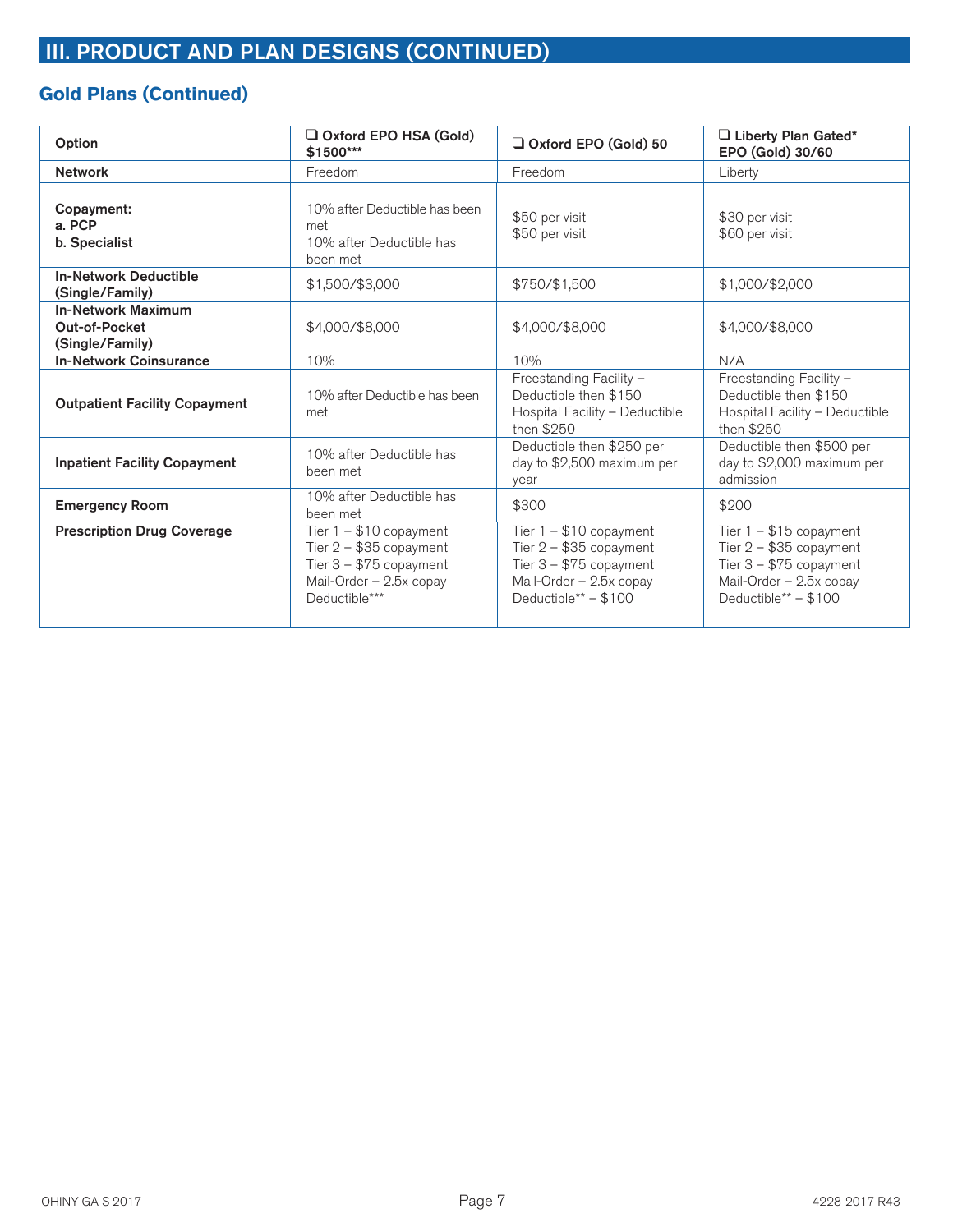### **Gold Plans (Continued)**

| Option                                                         | Oxford PPO (Gold) 25/40                                                                                                             | Q Oxford PPO HSA (Gold) \$1500***                                                                                            |  |  |
|----------------------------------------------------------------|-------------------------------------------------------------------------------------------------------------------------------------|------------------------------------------------------------------------------------------------------------------------------|--|--|
| <b>Network</b>                                                 | Freedom                                                                                                                             | Freedom                                                                                                                      |  |  |
| Copayment:                                                     |                                                                                                                                     |                                                                                                                              |  |  |
| a. PCP                                                         | \$25 per visit                                                                                                                      | 10% after Deductible has been met                                                                                            |  |  |
| b. Specialist                                                  | \$40 per visit                                                                                                                      | 10% after Deductible has been met                                                                                            |  |  |
| <b>In-Network Deductible</b><br>(Single/Family)                | \$1,000/\$2,000                                                                                                                     | \$1,500/\$3,000                                                                                                              |  |  |
| <b>In-Network Maximum</b><br>Out-of-Pocket (Single/Family)     | \$4,000/\$8,000                                                                                                                     | \$4,000/\$8,000                                                                                                              |  |  |
| <b>In-Network Coinsurance</b>                                  | 20%                                                                                                                                 | 10%                                                                                                                          |  |  |
| <b>Outpatient Facility Copayment</b>                           | Freestanding Facility -<br>Deductible then \$150<br>Hospital Facility -<br>Deductible then \$250                                    | 10% after Deductible has been met                                                                                            |  |  |
| <b>Inpatient Facility Copayment</b>                            | 20% after Deductible has been met                                                                                                   | 10% after Deductible has been met                                                                                            |  |  |
| <b>Emergency Room</b>                                          | \$300                                                                                                                               | 10% after Deductible has been met                                                                                            |  |  |
| <b>Out-of-Network Deductible</b><br>(Single/Family)            | \$3,000/\$6,000                                                                                                                     | \$3,000/\$6,000                                                                                                              |  |  |
| <b>Out-of-Network Maximum</b><br>Out-of-Pocket (Single/Family) | \$7,500/\$15,000                                                                                                                    | \$7,500/\$15,000                                                                                                             |  |  |
| <b>Out-of-Network Coinsurance</b>                              | 40%                                                                                                                                 | 40%                                                                                                                          |  |  |
| <b>Prescription Drug Coverage</b>                              | Tier $1 - $10$ copayment<br>Tier $2 - $35$ copayment<br>Tier $3 - $75$ copayment<br>Mail-Order - 2.5x copay<br>Deductible** - \$100 | Tier $1 - $10$ copayment<br>Tier $2 - $35$ copayment<br>Tier $3 - $75$ copayment<br>Mail-Order - 2.5x copay<br>Deductible*** |  |  |

#### Deductibles and out-of-pocket accumulation periods are on a  $\Box$  calendar year  $\Box$  contract year basis.

\*Referrals are required for this plan design.

\*\*Deductible applies to Tier 2 and Tier 3 drugs.

\*\*\*NOTE: All In-Network medical and pharmacy services are subject to the In-Network deductible. Once the deductible has been satisfied, the applicable medical coinsurance and prescription drug copayment will apply based on the option selected at plan inception. Out-of network benefits are accumulated separately. No individual on a multiple-person contract may satisfy the individual deductible and maximum out-of-pocket until the entire family deductible or maximum out-of-pocket has been met.

#### **Additional Benefit Options:**

□ Domestic Partner  $\Box$  Mandated Offering – Dependent Age Extension to 29

Contraceptives □ Yes (Standard) □ No (Qualified State Exempt Groups Only)

**Medicare Part D 28% Subsidy** – For the prescription plan design above, do you currently participate or plan to participate with the 28% Government Subsidy for your Medicare-eligible retirees? □ Yes □ No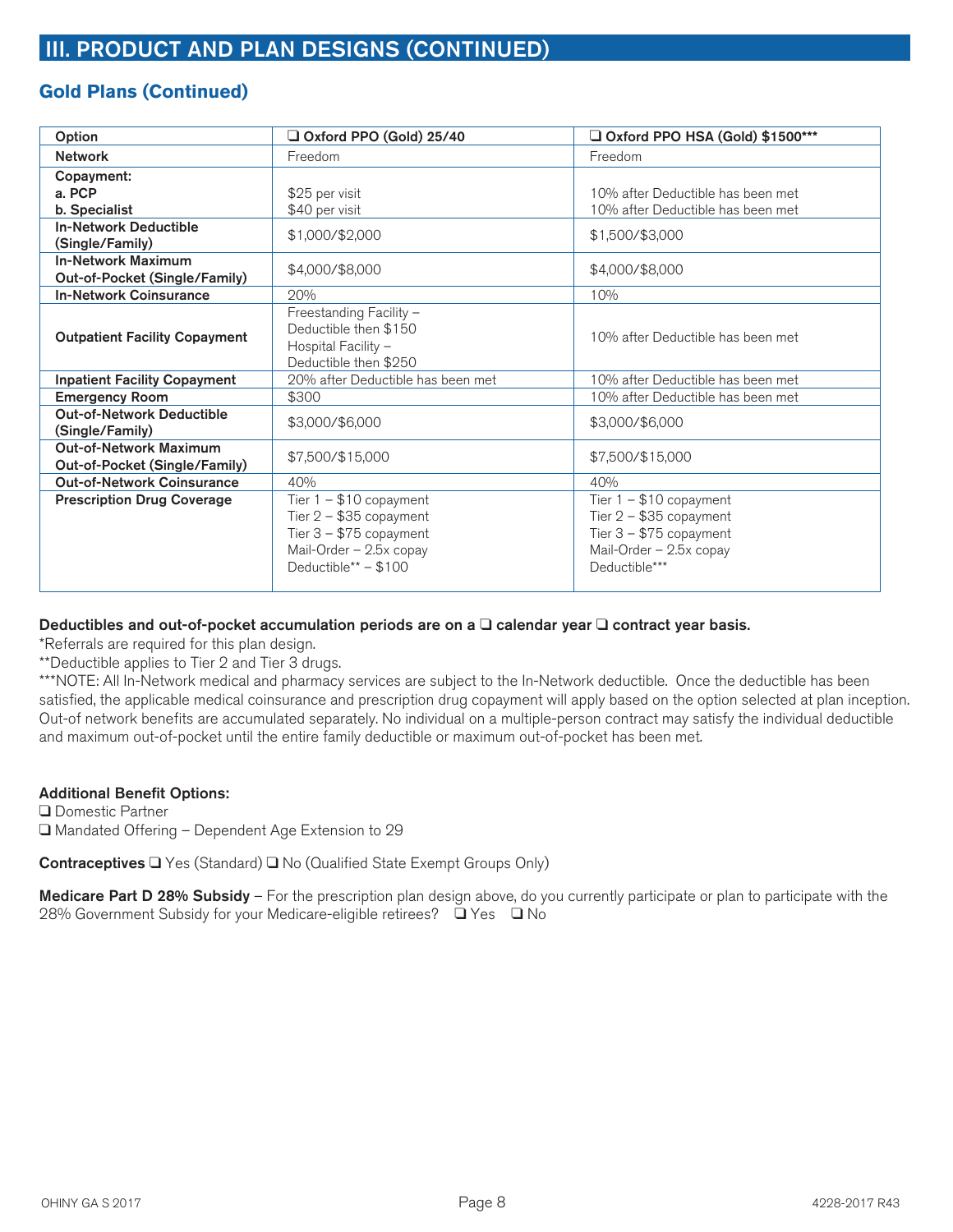### **C. Silver Plans**

| Option                                                     | Liberty Plan EPO (Silver)<br>30/75                                                                                                                       | $\Box$ Primary Advantage<br>(Silver) \$2000 25/50***                                                                                                            | $\Box$ Oxford EPO HSA<br>(Silver) \$2000***                                                                                  |
|------------------------------------------------------------|----------------------------------------------------------------------------------------------------------------------------------------------------------|-----------------------------------------------------------------------------------------------------------------------------------------------------------------|------------------------------------------------------------------------------------------------------------------------------|
| <b>Network</b>                                             | Liberty                                                                                                                                                  | Liberty                                                                                                                                                         | Freedom                                                                                                                      |
| Copayment:<br>a. PCP<br>b. Specialist                      | \$30 per visit<br>\$75 per visit                                                                                                                         | \$25 per visit<br>Deductible then \$50 per visit                                                                                                                | 30% after Deductible has<br>been met<br>30% after Deductible has<br>been met                                                 |
| <b>In-Network Deductible</b><br>(Single/Family)            | \$3,000/\$6,000                                                                                                                                          | \$2,000/\$4,000                                                                                                                                                 | \$2,000/\$4,000                                                                                                              |
| <b>In-Network Maximum</b><br>Out-of-Pocket (Single/Family) | \$6,850/\$13,700                                                                                                                                         | \$5,500/\$11,000                                                                                                                                                | \$6,550/\$13,100                                                                                                             |
| <b>In-Network Coinsurance</b>                              | 40%                                                                                                                                                      | 30%                                                                                                                                                             | 30%                                                                                                                          |
| <b>Outpatient Facility Copayment</b>                       | 40% after Deductible has<br>been met                                                                                                                     | Freestanding Facility -<br>Deductible then \$150<br>Hospital Facility - Deductible<br>then \$250                                                                | 30% after Deductible has<br>been met                                                                                         |
| <b>Inpatient Facility Copayment</b>                        | 40% after Deductible has<br>been met                                                                                                                     | Deductible then \$250 per day<br>to a maximum of \$1,250 per<br>admission                                                                                       | 30% after Deductible has<br>been met                                                                                         |
| <b>Emergency Room</b>                                      | Deductible then \$500                                                                                                                                    | 30% after Deductible has been<br>met                                                                                                                            | 30% after Deductible has<br>been met                                                                                         |
| <b>Prescription Drug Coverage</b>                          | Tier $1 - $15$ copayment<br>Tier $2 - $65$ copayment<br>Tier $3 - 50\%$ copayment to<br>\$800 maximum<br>Mail-Order - 2.5x copay<br>Deductible** - \$100 | Tier $1 - $15$ copayment<br>Tier 2 - Deductible then \$35<br>copayment<br>Tier 3 - Deductible then \$75<br>copayment<br>Mail-Order - 2.5x copay<br>Deductible** | Tier $1 - $15$ copayment<br>Tier $2 - $35$ copayment<br>Tier $3 - $75$ copayment<br>Mail-Order - 2.5x copay<br>Deductible*** |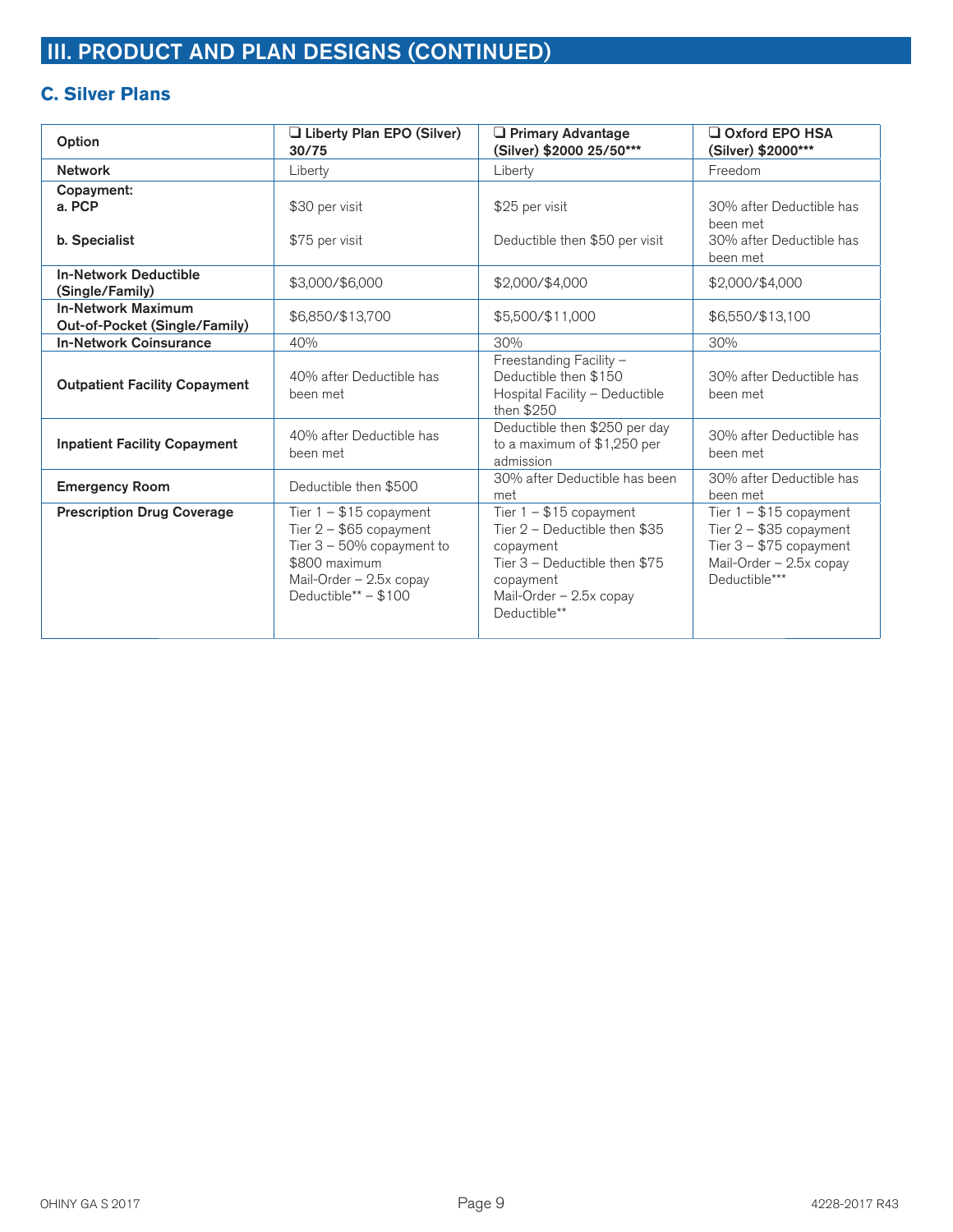# **Silver Plans (Continued)**

| Option                                                     | $\square$ Oxford EPO HSA<br>(Silver) \$2000 25/50***                                                                         | Oxford EPO (Silver)<br>40/70                                                                                                         | Oxford Gated* EPO<br>(Silver) 25/50                                                                                                  |
|------------------------------------------------------------|------------------------------------------------------------------------------------------------------------------------------|--------------------------------------------------------------------------------------------------------------------------------------|--------------------------------------------------------------------------------------------------------------------------------------|
| <b>Network</b>                                             | $\Box$ Liberty $\Box$ Freedom                                                                                                | $\Box$ Liberty $\Box$ Freedom                                                                                                        | Liberty                                                                                                                              |
| Copayment:<br>a. PCP<br>b. Specialist                      | Deductible then \$25 per visit<br>Deductible then \$50 per visit                                                             | \$40 per visit<br>\$70 per visit                                                                                                     | \$25 per visit<br>\$50 per visit                                                                                                     |
| <b>In-Network Deductible</b><br>(Single/Family)            | \$2,000/\$4,000                                                                                                              | \$2,500/\$5,000                                                                                                                      | \$3,000/\$6,000                                                                                                                      |
| <b>In-Network Maximum</b><br>Out-of-Pocket (Single/Family) | \$5,500/\$11,000                                                                                                             | \$6,850/\$13,700                                                                                                                     | \$6,600/\$13,200                                                                                                                     |
| <b>In-Network Coinsurance</b>                              | 20%                                                                                                                          | 30%                                                                                                                                  | 50%                                                                                                                                  |
| <b>Outpatient Facility Copayment</b>                       | Freestanding Facility -<br>Deductible then \$150<br>Hospital Facility - Deductible<br>then $$250$                            | 30% after Deductible has<br>been met                                                                                                 | 50% after Deductible has<br>been met                                                                                                 |
| <b>Inpatient Facility Copayment</b>                        | 20% after Deductible has<br>been met                                                                                         | 30% after Deductible has<br>been met                                                                                                 | 50% after Deductible has<br>been met                                                                                                 |
| <b>Emergency Room</b>                                      | Deductible then \$250                                                                                                        | \$500                                                                                                                                | \$500                                                                                                                                |
| <b>Prescription Drug Coverage</b>                          | Tier $1 - $15$ copayment<br>Tier $2 - $35$ copayment<br>Tier $3 - $75$ copayment<br>Mail-Order - 2.5x copay<br>Deductible*** | Tier $1 - $15$ copayment<br>Tier $2 - $45$ copayment<br>Tier $3 - $75$ copayment<br>Mail-Order - 2.5x copay<br>Deductible** $- $100$ | Tier $1 - $15$ copayment<br>Tier $2 - $65$ copayment<br>Tier $3 - $85$ copayment<br>Mail-Order - 2.5x copay<br>Deductible** $- $100$ |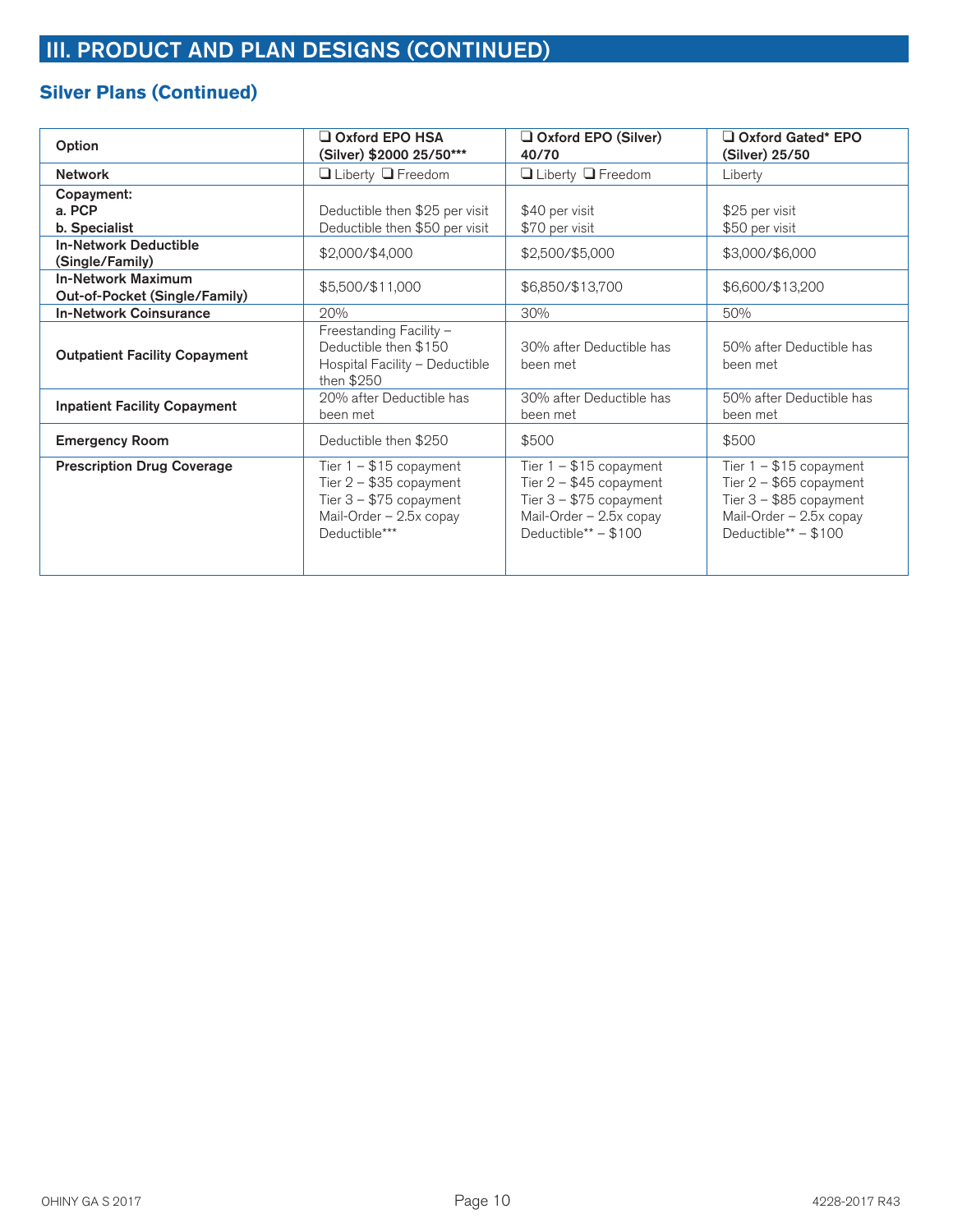### **Silver Plans (Continued)**

| Option                                                     | Oxford PPO HSA (Silver) \$2000<br>30/60***                                                                                   | Oxford PPO (Silver) 40/70                                                                                                           |  |
|------------------------------------------------------------|------------------------------------------------------------------------------------------------------------------------------|-------------------------------------------------------------------------------------------------------------------------------------|--|
| <b>Network</b>                                             | Freedom                                                                                                                      | Freedom                                                                                                                             |  |
| Copayment:<br>a. PCP<br>b. Specialist                      | Deductible then \$30 per visit<br>Deductible then \$60 per visit                                                             | \$40 per visit<br>\$70 per visit                                                                                                    |  |
| <b>In-Network Deductible</b><br>(Single/Family)            | \$2,000/\$4,000                                                                                                              | \$2,500/\$5,000                                                                                                                     |  |
| <b>In-Network Maximum</b><br>Out-of-Pocket (Single/Family) | \$5,500/\$11,000                                                                                                             | \$6,850/\$13,700                                                                                                                    |  |
| <b>In-Network Coinsurance</b>                              | 20%                                                                                                                          | 30%                                                                                                                                 |  |
| <b>Outpatient Facility Copayment</b>                       | Freestanding Facility - Deductible then<br>\$150<br>Hospital Facility - Deductible then \$250                                | 30% after Deductible has<br>been met                                                                                                |  |
| <b>Inpatient Facility Copayment</b>                        | 20% after Deductible has<br>been met                                                                                         | 30% after Deductible has<br>been met                                                                                                |  |
| <b>Emergency Room</b>                                      | 20% after Deductible has<br>been met                                                                                         | \$500                                                                                                                               |  |
| Out-of-Network Deductible (Single/<br>Family)              | \$4,000/\$8,000                                                                                                              | \$4,000/\$8,000                                                                                                                     |  |
| Out-of-Network Maximum<br>Out-of-Pocket (Single/Family)    | \$10,000/\$20,000                                                                                                            | \$10,000/\$20,000                                                                                                                   |  |
| <b>Out-of-Network Coinsurance</b>                          | 50%                                                                                                                          | 50%                                                                                                                                 |  |
| <b>Prescription Drug Coverage</b>                          | Tier $1 - $15$ copayment<br>Tier $2 - $35$ copayment<br>Tier $3 - $75$ copayment<br>Mail-Order - 2.5x copay<br>Deductible*** | Tier $1 - $15$ copayment<br>Tier $2 - $45$ copayment<br>Tier $3 - $75$ copayment<br>Mail-Order - 2.5x copay<br>Deductible** - \$100 |  |

Deductibles and out-of-pocket accumulation periods are on a  $\Box$  calendar year  $\Box$  contract year basis.

\*Referrals are required for this plan design.

\*\*Deductible applies to Tier 2 and Tier 3 drugs.

\*\*\*NOTE: All In-Network medical and pharmacy services are subject to the In-Network deductible. Once the deductible has been satisfied, the applicable medical coinsurance and prescription drug copayment will apply based on the option selected at plan inception. Out-of network benefits are accumulated separately. No individual on a multiple-person contract may satisfy the individual deductible and maximum out-of-pocket until the entire family deductible or maximum out-of-pocket has been met.

### **Additional Benefit Options:**

□ Domestic Partner □ Mandated Offering – Dependent Age Extension to 29

Contraceptives □ Yes (Standard) □ No (Qualified State Exempt Groups Only)

**Medicare Part D 28% Subsidy** – For the prescription plan design above, do you currently participate or plan to participate with the 28% Government Subsidy for your Medicare-eligible retirees? □ Yes □ No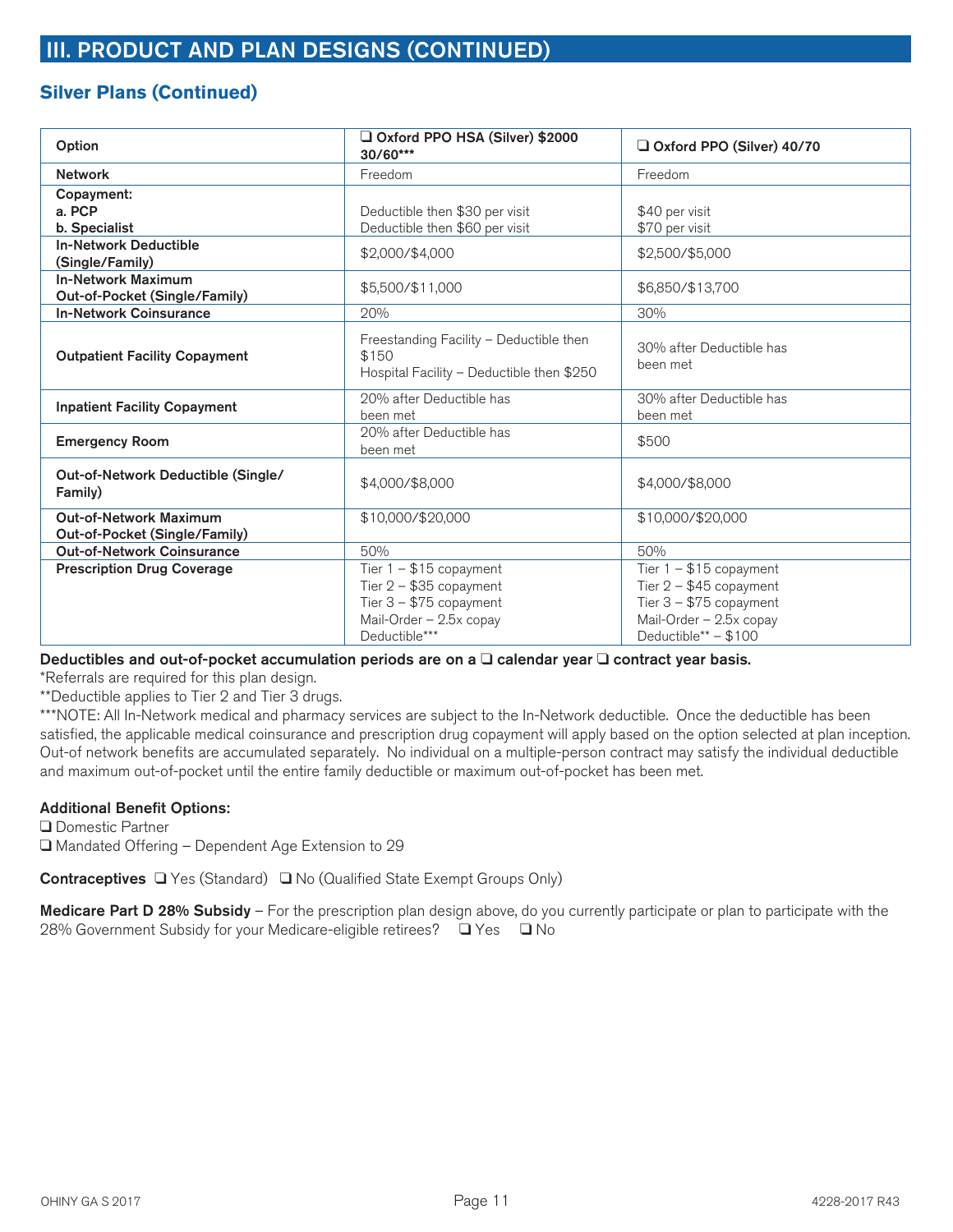### **D. Bronze Plans**

| Option                                                             | Oxford EPO HSA (Bronze)<br>\$5500***                                                                                         | Oxford PPO HSA<br>(Bronze) \$6000<br>30/60*** MNRP                                                                           | $\Box$ Oxford EPO HSA<br>(Bronze)\$6550***                                     |
|--------------------------------------------------------------------|------------------------------------------------------------------------------------------------------------------------------|------------------------------------------------------------------------------------------------------------------------------|--------------------------------------------------------------------------------|
| <b>Network</b>                                                     | □ Liberty □ Freedom                                                                                                          | Liberty                                                                                                                      | Liberty                                                                        |
| Copayment:<br>a. PCP<br>b. Specialist                              | 30% after Deductible has been met<br>30% after Deductible has been met                                                       | Deductible then \$30 per visit<br>Deductible then \$60 per visit                                                             | 100% after Deductible has been met<br>100% after Deductible has been met       |
| <b>In-Network Deductible</b><br>(Single/Family)                    | \$5,500/\$11,000                                                                                                             | \$6,000/\$12,000                                                                                                             | \$6,550/\$13,100                                                               |
| In-Network Maximum Out-<br>of-Pocket (Single/Family)               | \$6,550/\$13,100                                                                                                             | \$6,550/\$13,100                                                                                                             | \$6,550/\$13,100                                                               |
| <b>In-Network Coinsurance</b>                                      | 30%                                                                                                                          | 20%                                                                                                                          | N/A                                                                            |
| <b>Outpatient Facility</b><br>Copayment                            | 30% after Deductible has been met                                                                                            | 20% after Deductible has<br>been met                                                                                         | 100% after Deductible has been met                                             |
| <b>Inpatient Facility Copayment</b>                                | 30% after Deductible has been met                                                                                            | 20% after Deductible has<br>been met                                                                                         | 100% after Deductible has been met                                             |
| <b>Emergency Room</b>                                              | 30% after Deductible has been met                                                                                            | 20% after Deductible has<br>been met                                                                                         | 100% after Deductible has been met                                             |
| <b>Out-of-Network Deductible</b><br>(Single/Family)                | N/A                                                                                                                          | \$10,000/\$20,000                                                                                                            | N/A                                                                            |
| <b>Out-of-Network Maximum</b><br>Out-of-Pocket (Single/<br>Family) | N/A                                                                                                                          | \$25,000/\$50,000                                                                                                            | N/A                                                                            |
| Out-of-Network<br>Coinsurance                                      | N/A                                                                                                                          | 20%                                                                                                                          | N/A                                                                            |
| Out-of-Network<br>Reimbursement                                    | N/A                                                                                                                          | 140% MNRP^                                                                                                                   | N/A                                                                            |
| <b>Prescription Drug Coverage</b>                                  | Tier $1 - $10$ copayment<br>Tier $2 - $40$ copayment<br>Tier $3 - $80$ copayment<br>Mail-Order - 2.5x copay<br>Deductible*** | Tier $1 - $15$ copayment<br>Tier $2 - $35$ copayment<br>Tier $3 - $75$ copayment<br>Mail-Order - 2.5x copay<br>Deductible*** | 100% after Deductible has been met<br>Mail-Order - 2.5x copay<br>Deductible*** |

#### Deductibles and out-of-pocket accumulation periods are on a  $\Box$  calendar year  $\Box$  contract year basis.

\*\*Deductible applies to Tier 2 and Tier 3 drugs.

\*\*\*NOTE: All In-Network medical and pharmacy services are subject to the In-Network deductible. Once the deductible has been satisfied, the applicable medical coinsurance and prescription drug copayment will apply based on the option selected at plan inception. Out-of network benefits are accumulated separately. No individual on a multiple person contract may satisfy the individual deductible and maximum out-of-pocket until the entire family deductible or maximum out-of-pocket has been met. ^Deductible and out-of-pocket accumulation period for the plan are on a contract year basis

#### **Additional Benefit Options:**

**□** Domestic Partner □ Mandated Offering – Dependent Age Extension to 29

Contraceptives □ Yes (Standard) □ No (Qualified State Exempt Groups Only)

**Medicare Part D 28% Subsidy** – For the prescription plan design above, do you currently participate or plan to participate with the 28% Government Subsidy for your Medicare eligible retirees? □ Yes □ No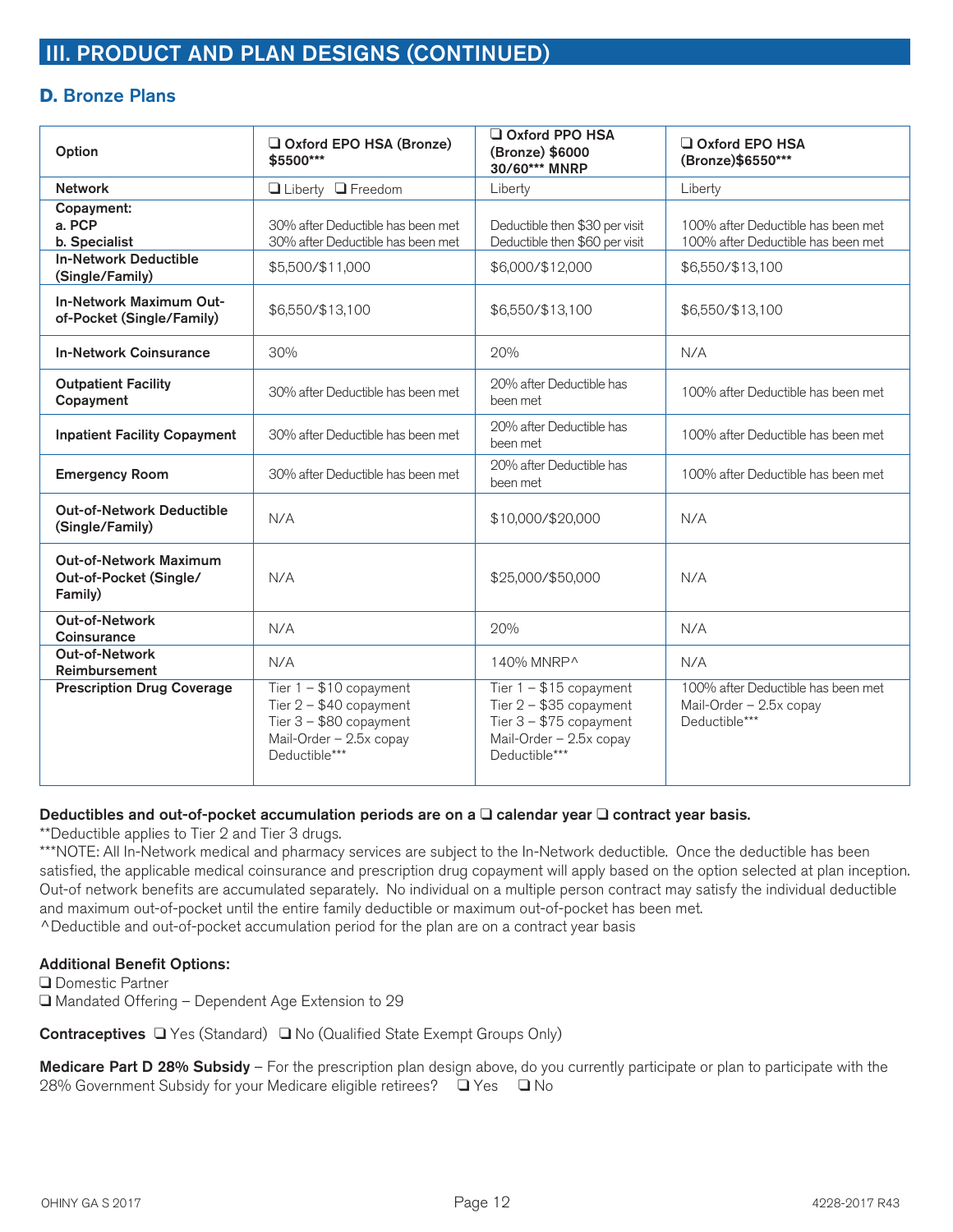## **E. Metro Plans**

| Option                                                         | Oxford Gated EPO<br>(Platinum) \$15/301                                                                                                               | Oxford Gated EPO<br>(Gold) \$15/301                                                                                                                          | Oxford Gated EPO<br>(Gold) \$25/401                                                                                                                        | $\Box$ Oxford EPO<br>(Gold) \$25/40                                                                                                 |
|----------------------------------------------------------------|-------------------------------------------------------------------------------------------------------------------------------------------------------|--------------------------------------------------------------------------------------------------------------------------------------------------------------|------------------------------------------------------------------------------------------------------------------------------------------------------------|-------------------------------------------------------------------------------------------------------------------------------------|
| <b>Network</b>                                                 | Metro                                                                                                                                                 | Metro                                                                                                                                                        | Metro                                                                                                                                                      | Metro                                                                                                                               |
| Copayment:<br>a. PCP<br>b. Specialist                          | \$15 per visit<br>\$30 per visit                                                                                                                      | \$15 per visit<br>\$30 per visit                                                                                                                             | \$25 per visit<br>\$40 per visit                                                                                                                           | \$25 per visit<br>\$40 per visit                                                                                                    |
| <b>In-Network Deductible</b><br>(Single/Family)                | N/A                                                                                                                                                   | \$750/\$1,500                                                                                                                                                | \$1,250/\$2,500                                                                                                                                            | \$1,250/\$2,500                                                                                                                     |
| <b>In-Network Maximum</b><br>Out-of-Pocket (Single/<br>Family) | \$3,000/\$6,000                                                                                                                                       | \$4,000/\$8,000                                                                                                                                              | \$4,500/\$9,000                                                                                                                                            | \$5,000/\$10,000                                                                                                                    |
| <b>In-Network Coinsurance</b>                                  | N/A                                                                                                                                                   | 20%                                                                                                                                                          | 20%                                                                                                                                                        | 20%                                                                                                                                 |
| <b>Outpatient Facility</b><br>Copayment                        | Freestanding Facility -<br>\$100<br>Hospital Facility - \$500                                                                                         | Freestanding Facility -<br>Deductible then \$200<br>Hospital Facility -<br>Deductible then \$500                                                             | Freestanding Facility -<br>Deductible then \$200<br>Hospital Facility -<br>Deductible then \$500                                                           | Freestanding Facility -<br>Deductible then \$200<br>Hospital Facility -<br>Deductible then \$500                                    |
| <b>Inpatient Facility</b><br>Copayment                         | \$200 per day to<br>\$800 maximum per<br>admission                                                                                                    | 20% after Deductible has<br>been met                                                                                                                         | 20% after Deductible<br>has been met                                                                                                                       | 20% after Deductible has<br>been met                                                                                                |
| <b>Emergency Room</b>                                          | \$200                                                                                                                                                 | \$400                                                                                                                                                        | \$500                                                                                                                                                      | \$400                                                                                                                               |
| <b>Prescription Drug</b><br>Coverage                           | Tier $1 - $5$ copayment<br>Tier $2 - $65$ copayment<br>Tier $3 - 50%$<br>copayment to \$800<br>maximum<br>Mail-Order - 2.5x copay<br>Deductible - N/A | Tier $1 - $10$<br>copayment Tier 2 -<br>\$65 copayment<br>Tier $3 - 50%$<br>copayment to \$800<br>maximum<br>Mail-Order $-2.5x$<br>copay<br>Deductible - N/A | Tier $1 - $10$<br>copayment Tier 2 -<br>\$65 copayment<br>Tier 3 - 50%<br>copayment to \$800<br>maximum<br>Mail-Order $-2.5x$<br>copay<br>Deductible - N/A | Tier $1 - $10$ copayment<br>Tier $2 - $65$ copayment<br>Tier $3 - $90$ copayment<br>Mail-Order - 2.5x copay<br>Deductible** - \$100 |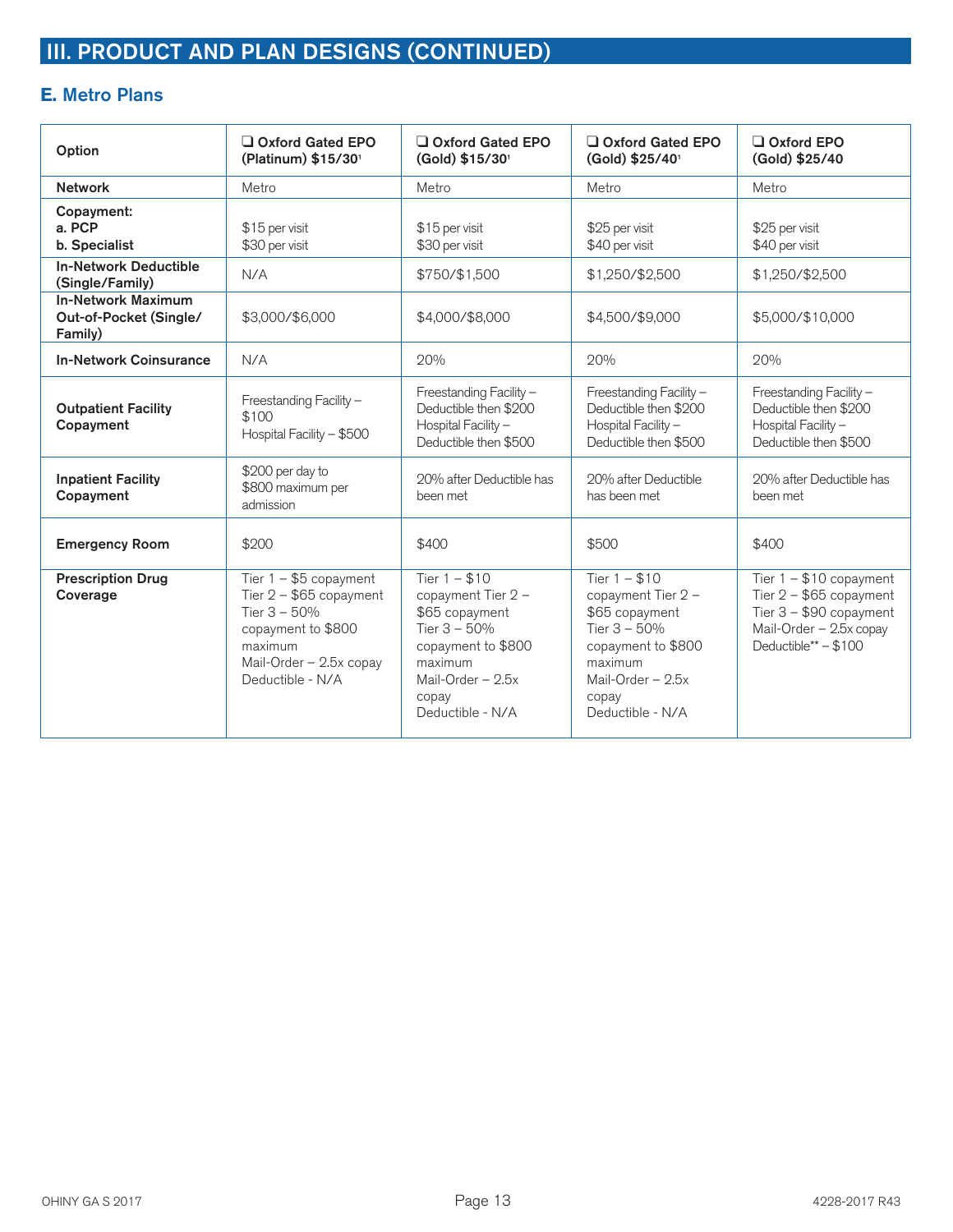## **E. Metro Plans (Continued)**

| Option                                                        | Oxford Gated EPO<br>(Silver) \$30/601                                                                                                                  | Oxford EPO (Silver)<br>\$30/60                                                                                                      | $\Box$ Oxford EPO HSA<br>(Silver) \$2000<br>$35/50^{1,3}$                                                                                                     | <b>D</b> Primary Advantage<br>(Silver) \$2000<br>30/601,2                                                                                                     |
|---------------------------------------------------------------|--------------------------------------------------------------------------------------------------------------------------------------------------------|-------------------------------------------------------------------------------------------------------------------------------------|---------------------------------------------------------------------------------------------------------------------------------------------------------------|---------------------------------------------------------------------------------------------------------------------------------------------------------------|
| <b>Network</b>                                                | Metro                                                                                                                                                  | Metro                                                                                                                               | Metro                                                                                                                                                         | Metro                                                                                                                                                         |
| Copayment:<br>a. PCP<br>b. Specialist                         | \$30 per visit<br>\$60 per visit                                                                                                                       | \$30 per visit<br>\$60 per visit                                                                                                    | Deductible then \$35 per<br>visit<br>Deductible then \$50 per<br>visit                                                                                        | \$30 per visit<br>Deductible then \$60 per<br>visit                                                                                                           |
| <b>In-Network Deductible</b><br>(Single/Family)               | \$2,500/\$5,000                                                                                                                                        | \$2,500/\$5,000                                                                                                                     | \$2,000/\$4,000                                                                                                                                               | \$2,000/\$4,000                                                                                                                                               |
| <b>In-Network Maximum</b><br>Out-of-Pocket<br>(Single/Family) | \$6,850/\$13,700                                                                                                                                       | \$6,850/\$13,700                                                                                                                    | \$6,550/\$13,100                                                                                                                                              | \$6,500/\$13,000                                                                                                                                              |
| <b>In-Network</b><br>Coinsurance                              | 30%                                                                                                                                                    | 30%                                                                                                                                 | 30%                                                                                                                                                           | 30%                                                                                                                                                           |
| <b>Outpatient Facility</b><br>Copayment                       | 30% after Deductible has<br>been met                                                                                                                   | 30% after Deductible has<br>been met                                                                                                | Freestanding Facility -<br>Deductible then \$300<br>Hospital Facility -<br>Deductible then \$750                                                              | Freestanding Facility -<br>Deductible then \$300<br>Hospital Facility -<br>Deductible then \$750                                                              |
| <b>Inpatient Facility</b><br>Copayment                        | 30% after Deductible has<br>been met                                                                                                                   | 30% after Deductible has<br>been met                                                                                                | 30% after Deductible has<br>been met                                                                                                                          | Deductible then<br>\$400 per day to<br>\$1,600 maximum per<br>admission                                                                                       |
| <b>Emergency Room</b>                                         | 30% after Deductible has<br>been met                                                                                                                   | 30% after Deductible has<br>been met                                                                                                | Deductible then \$500                                                                                                                                         | Deductible then \$500                                                                                                                                         |
| <b>Prescription Drug</b><br>Coverage                          | Tier $1 - $10$ copayment<br>Tier $2 - $65$ copayment<br>Tier $3 - 50%$<br>copayment to \$800<br>maximum<br>Mail-Order - 2.5x copay<br>Deductible - N/A | Tier $1 - $10$ copayment<br>Tier $2 - $65$ copayment<br>Tier $3 - $90$ copayment<br>Mail-Order - 2.5x copay<br>Deductible** - \$100 | Tier $1 - $10$ copayment<br>Tier $2 - $65$ copayment<br>Tier $3 - 50%$<br>copayment to \$800<br>maximum<br>Mail-Order - 2.5x copay<br>Deductible <sup>2</sup> | Tier $1 - $10$ copayment<br>Tier $2 - $65$ copayment<br>Tier $3 - 50%$<br>copayment to \$800<br>maximum<br>Mail-Order - 2.5x copay<br>Deductible <sup>2</sup> |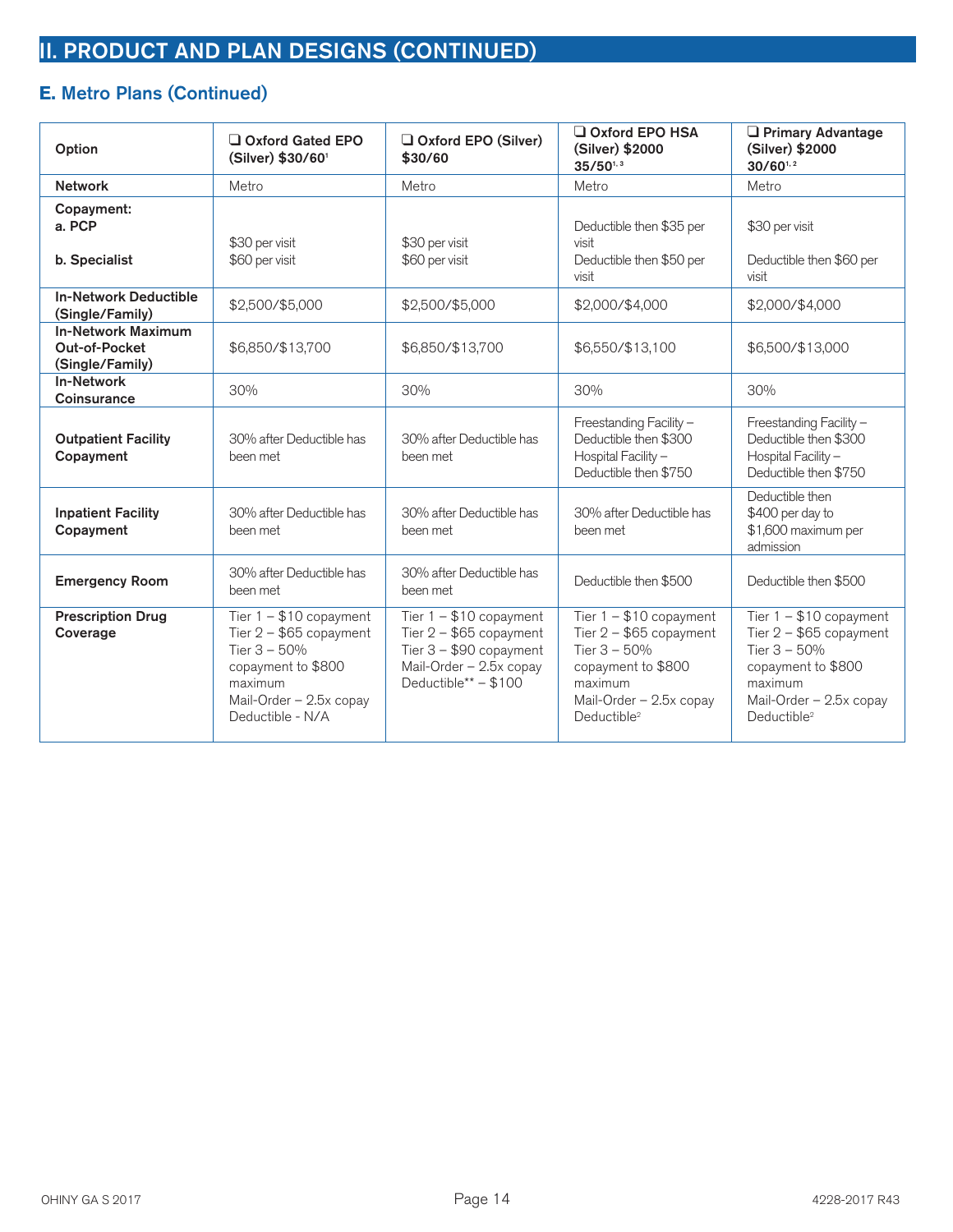### **E. Metro Plans (Continued)**

| Option                                                        | Oxford EPO<br><b>HSA (Bronze)</b><br>\$55001,3                                                                                                                | $\Box$ Oxford EPO HSA<br>(Bronze) \$5750<br>40/751,3                                                                                                          | $\Box$ Oxford EPO<br><b>HSA (Bronze)</b><br>\$3,200 <sup>1,3</sup>               | Oxford EPO<br><b>HSA (Bronze)</b><br>\$6,550 <sup>1,3</sup>                       |
|---------------------------------------------------------------|---------------------------------------------------------------------------------------------------------------------------------------------------------------|---------------------------------------------------------------------------------------------------------------------------------------------------------------|----------------------------------------------------------------------------------|-----------------------------------------------------------------------------------|
| <b>Network</b>                                                | Metro                                                                                                                                                         | Metro                                                                                                                                                         | Metro                                                                            | Metro                                                                             |
| Copayment:<br>a. PCP<br>b. Specialist                         | 30% after Deductible has<br>been met<br>30% after Deductible has<br>been met                                                                                  | Deductible then \$40 per<br>visit<br>Deductible then \$75 per<br>visit                                                                                        | 50% after Deductible has<br>been met<br>50% after Deductible has<br>been met     | 100% after Deductible<br>has been met<br>100% after Deductible<br>has been met    |
| <b>In-Network Deductible</b><br>(Single/Family)               | \$5,500/\$11,000                                                                                                                                              | \$5,750/\$11,500                                                                                                                                              | \$3,200/\$6,400                                                                  | \$6,550/\$13,100                                                                  |
| <b>In-Network Maximum</b><br>Out-of-Pocket<br>(Single/Family) | \$6,550/\$13,100                                                                                                                                              | \$6,550/\$13,100                                                                                                                                              | \$6,550/\$13,100                                                                 | \$6,550/\$13,100                                                                  |
| <b>In-Network</b><br>Coinsurance                              | 30%                                                                                                                                                           | 50%                                                                                                                                                           | 50% after Deductible<br>has been met                                             | 100% after Deductible<br>has been met                                             |
| <b>Outpatient Facility</b><br>Copayment                       | 30% after Deductible has<br>been met                                                                                                                          | Freestanding Facility -<br>Deductible then \$500<br>Hospital Facility -<br>Deductible then \$1000                                                             | 50% after Deductible<br>has been met                                             | 100% after Deductible<br>has been met                                             |
| <b>Inpatient Facility</b><br>Copayment                        | 30% after Deductible has<br>been met                                                                                                                          | 50% after Deductible has<br>been met                                                                                                                          | Deductible then<br>\$250 per day to<br>\$1,250 maximum per<br>admission          | 100% after Deductible<br>has been met                                             |
| <b>Emergency Room</b>                                         | 30% after Deductible<br>has been met                                                                                                                          | Deductible then \$500                                                                                                                                         | 50% after Deductible<br>has been met                                             | 100% after Deductible<br>has been met                                             |
| <b>Prescription Drug</b><br>Coverage                          | Tier $1 - $10$ copayment<br>Tier $2 - $65$ copayment<br>Tier $3 - 50%$<br>copayment to \$800<br>maximum<br>Mail-Order - 2.5x copay<br>Deductible <sup>2</sup> | Tier $1 - $10$ copayment<br>Tier $2 - $65$ copayment<br>Tier $3 - 50%$<br>copayment to \$800<br>maximum<br>Mail-Order - 2.5x copay<br>Deductible <sup>2</sup> | 50% after Deductible<br>has been met<br>Mail-Order - 2.5x copay<br>Deductible*** | 100% after Deductible<br>has been met<br>Mail-Order - 2.5x copay<br>Deductible*** |

#### Deductibles and out-of-pocket accumulation periods are on a  $\Box$  calendar year  $\Box$  contract year basis.

<sup>1</sup> Referrals are required for this plan design.

Once the In-Network deductible has been satisfied by an individual, the applicable medical coinsurance will apply based on the selected plan. If the individual is enrolled as a couple, Parent/children or family and the family deductible is met, then no further deductible is required, and the applicable medical coinsurance will apply based on the selected plan.

2 Referrals are required for this plan design. Deductible applies to Tier 2 and Tier 3 drugs.

NOTE: Once the deductible has been satisfied, the applicable medical coinsurance and prescription drug copayment will apply based on the selected plan. If the individual is enrolled as a couple, Parent/children or family and the family deductible is met, then no further deductible is required, and the applicable medical coinsurance and prescription drug copayment will apply based on the selected plan. <sup>3</sup> Referrals are required for this plan design.

NOTE: All In-Network medical and pharmacy services are subject to the In-Network deductible.

Once the deductible has been satisfied, the applicable medical coinsurance and prescription drug copayment will apply based on the option selected at plan inception. No individual enrolled as a couple, Parent/children or family may satisfy the deductible until the entire family deductible has been met. Each individual on a enrolled as a couple, Parent/children or family must satisfy the individual out-of-pocket maximum, until the entire family out-of-pocket maximum has been met.

#### **Additional Benefit Options:**

**□** Domestic Partner  $\Box$  Mandated Offering – Dependent Age Extension to 29

Contraceptives □ Yes (Standard) □ No (Qualified State Exempt Groups Only)

**Medicare Part D 28% Subsidy** – For the prescription plan design above, do you currently participate or plan to participate with the 28% Government Subsidy for your Medicare eligible retirees?  $\Box$  Yes  $\Box$  No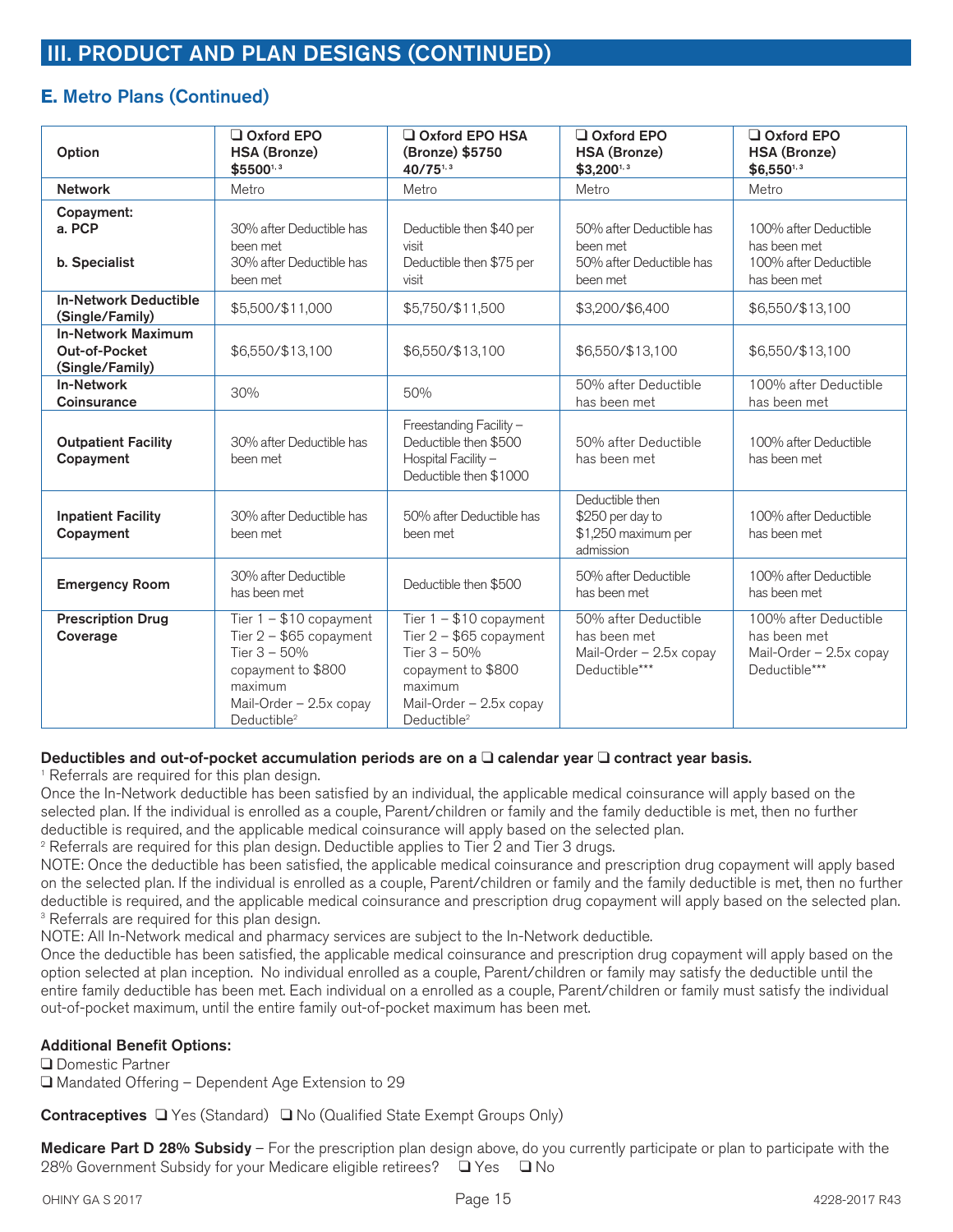## **IV. RATE INFORMATION**

**Monthly Rates:** All new groups are subject to the four-tier rate structure indicated below. Rates must be included in the spaces below for application processing. Please note: All four categories must be completed.

| $\sim$<br>. | $\cdots$ | $\sim$ $\sim$<br>$\cdots$<br>$\sim$<br>---<br>uren<br>$\sim$<br>. .<br>ີ | $\mathsf{L}\cap\mathsf{M}$<br>dilliiv |
|-------------|----------|--------------------------------------------------------------------------|---------------------------------------|
| ۱đ<br>. .   | u        | $\mathbf{u}$                                                             |                                       |

## **V. BROKER/AGENT INFORMATION**

|     |                                                                                | <b>Broker</b> | <b>Co-Broker</b> | <b>General Agent</b> |
|-----|--------------------------------------------------------------------------------|---------------|------------------|----------------------|
| 11. | Name of Payee:                                                                 |               |                  |                      |
| 12. | Payee's Oxford Broker Code<br>(Required):                                      |               |                  |                      |
| 13. | Payee's Social Security # or<br>Federal Tax ID # :                             |               |                  |                      |
| 14. | <b>Name of Writing Agent</b><br>(Required if Payee is a company):              |               |                  |                      |
| 15. | <b>Writing Agent's Oxford Broker Code</b><br>(Required if Payee is a company): |               |                  |                      |
| 6.  | <b>Commission Split %:</b>                                                     |               |                  |                      |
| 17. | <b>Sales Representative:</b>                                                   |               |                  |                      |
|     | Comments:                                                                      |               |                  |                      |

# **VI. CONSENT**

#### **AUTHORIZATION FOR BROKER TO ACT AS BENEFITS ADMINISTRATOR**

The undersigned hereby requests Oxford to accept the Broker or General Agent named above as an authorized Benefits Administrator for purposes of processing any enrollment transactions for my company's Oxford policy (including, but not limited to, Member enrollments, Member terminations, Member address changes, group contact changes, group address changes, plan renewal changes, and group contract terminations).

This authorization shall be effective immediately and shall (check one only):

Remain in place until it is expressly revoked by me in writing.

Remain in place until

**DATE** 

Further, I agree that my company will be bound by the actions performed by the herein-named Broker or General Agent pursuant to this Consent Form. Additionally, I agree that this Consent Form does not authorize anyone to receive individually identifiable health information about any Member. acknowledge that I must notify Oxford in writing to void this agreement in the event of a change in my company's Broker of Record.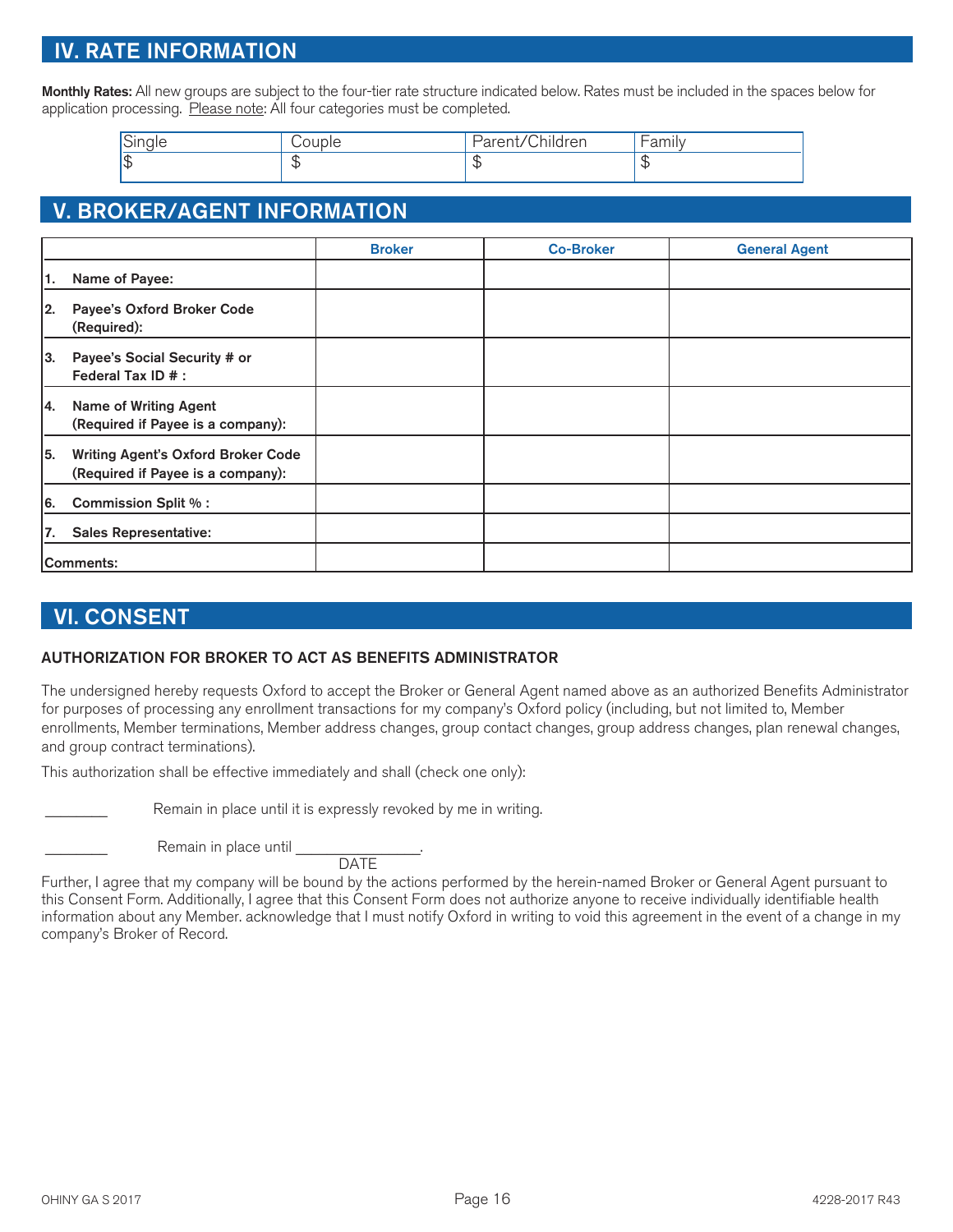| <b>VII. COBRA &amp; EXTENSION OF BENEFITS DATA</b>                                                           |            |           |
|--------------------------------------------------------------------------------------------------------------|------------|-----------|
|                                                                                                              |            |           |
| 1. Do you have any individuals currently on COBRA continuation?                                              | $\Box$ Yes | $\Box$ No |
| If yes, identify the number of individuals .                                                                 |            |           |
| 2. Are there any dependents of employees who are currently disabled or in the hospital?                      | $\Box$ Yes | ∩ No      |
| What is the length of the prior carrier's extension of benefits period for disabled employees or dependents? |            |           |
|                                                                                                              |            |           |

## **VIII. APPLICANT AGREEMENT**

This Application and the premium rates proposed by Oxford are subject to approval, in writing, by Oxford and may change due to differences in actual versus proposed enrollment, selection of benefits, changes in census data or underwriting criteria, or any other changes in underwriting as determined by Oxford. We reserve the right to modify rates in the event a plan design must be modified as a result of any change, modification or clarification in law. We also retain the right to correct typographical errors or discrepancies prior to the effective date of coverage, and take other actions (for example due to a misrepresentation of a material fact) as permitted by applicable state law.

I, the undersigned, on behalf of the above named company (the "Applicant") am applying for small group health coverage and understand that the information provided will be used to determine eligibility for coverage, premium rates and for other purposes. I confirm that all information gathered herein is accurately represented, complete, and that the Applicant is not aware of any information that was not disclosed.

The Applicant confirms that we employ no more than 100 full-time equivalent employees and at least 1 full-time equivalent employee.

The Applicant understands that this Application may be chosen for an audit to confirm the information provided. Audits may be conducted before or after enrollment. If documents reviewed or submitted during an audit show that the information provided on an application was false or that the group does not meet underwriting requirements, the group will not be enrolled (audit completed prior to enrollment) or will be terminated (audit completed post enrollment).

The Applicant understands that other audits may be conducted while the Group Policy and Group Enrollment Agreement is in effect and agrees that all documents or other information that may impact coverage or premiums will be available for inspection.

The Applicant hereby acknowledges and understands that this application does not constitute any obligation by Oxford to offer coverage and no insurance will be effective unless and until the application is formally accepted, in writing, by the Oxford entity underwriting the coverage. No contract of insurance is to be implied in any way on the basis of completion and/or submission of this Application.

If coverage is formally accepted, the Applicant understands that this application and any subsequent addenda (including, but not limited to, any member application forms and renewal certifications) will become part of the Group Policy and Group Enrollment Agreement issued by Oxford. Any material misrepresentation within the application or the addenda (whether intentional or unintentional) may subject the group to termination or other action permitted by law. By signing below, the Applicant agrees to be bound by the terms and conditions of the Group Policy and Group Enrollment Agreement. The plan documents (including, but not limited to, the application, policy certificate(s) and riders) will determine the contractual provisions, including procedures, exclusions and limitations relating to the plan, and will govern in the event they conflict with any benefits comparison, summary of coverage or other description of the plan.

The Applicant agrees to offer coverage to all eligible employees and that only those employees or former employees and their spouses or dependants who are eligible for coverage will be enrolled.